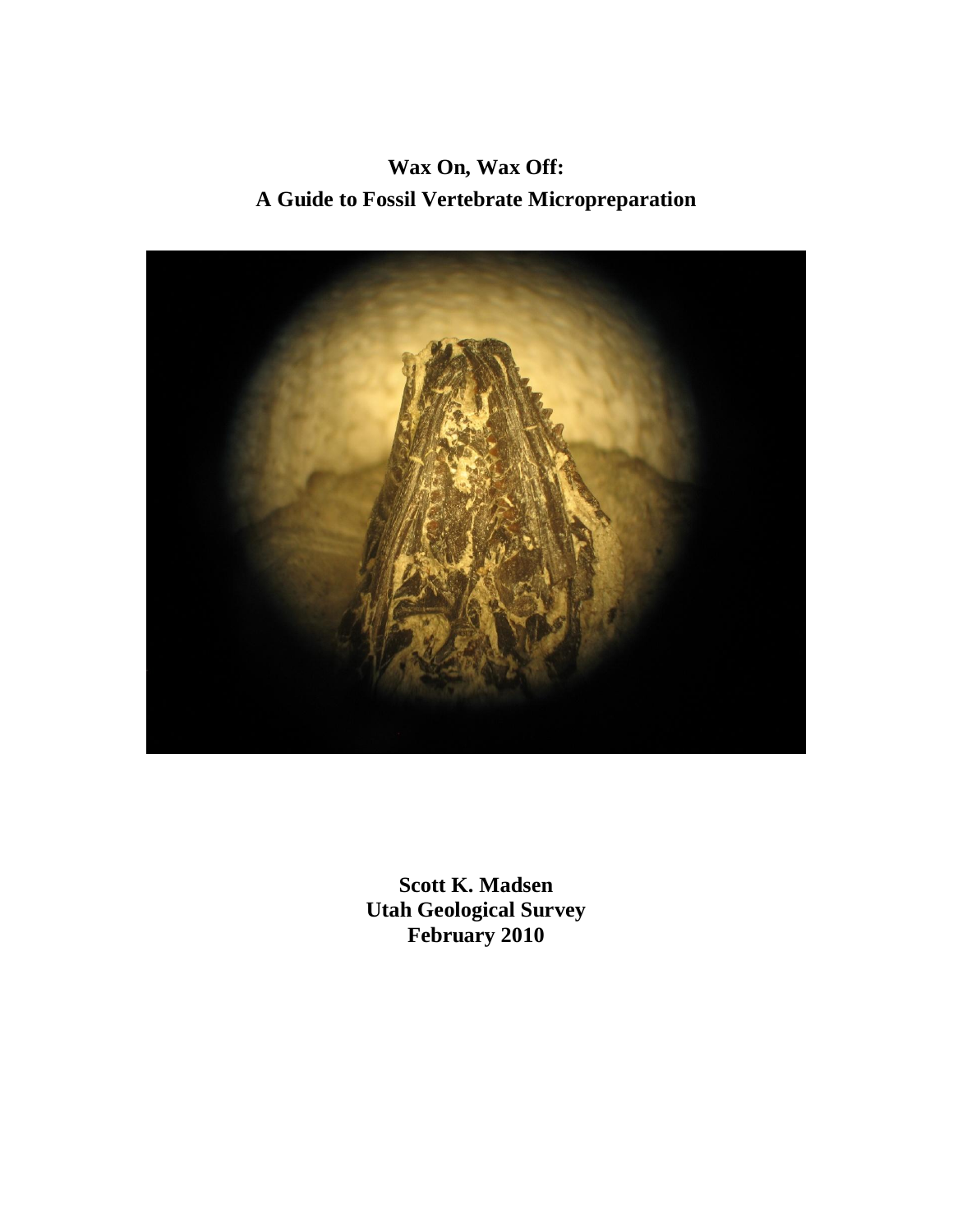# **Table of Contents**

| Consolidants and Adhesives: Solvent-based systems vs. Cyanoacrylates14 |  |
|------------------------------------------------------------------------|--|
|                                                                        |  |
|                                                                        |  |
|                                                                        |  |
|                                                                        |  |
|                                                                        |  |
|                                                                        |  |
|                                                                        |  |
|                                                                        |  |
|                                                                        |  |

# **List of Figures**

| Figure 2. Magnified view of sharp point of carbide needle. Pencil for scale10           |  |
|-----------------------------------------------------------------------------------------|--|
| Figure 3. Magnified view of beveled edge of carbide needle. Edge of quarter for scale10 |  |
|                                                                                         |  |

## **Cover Illustration**

View of an in-prep Sphenodont skull from the Jurassic age Morrison Formation, Utah; the skull is slightly larger than a thumbnail.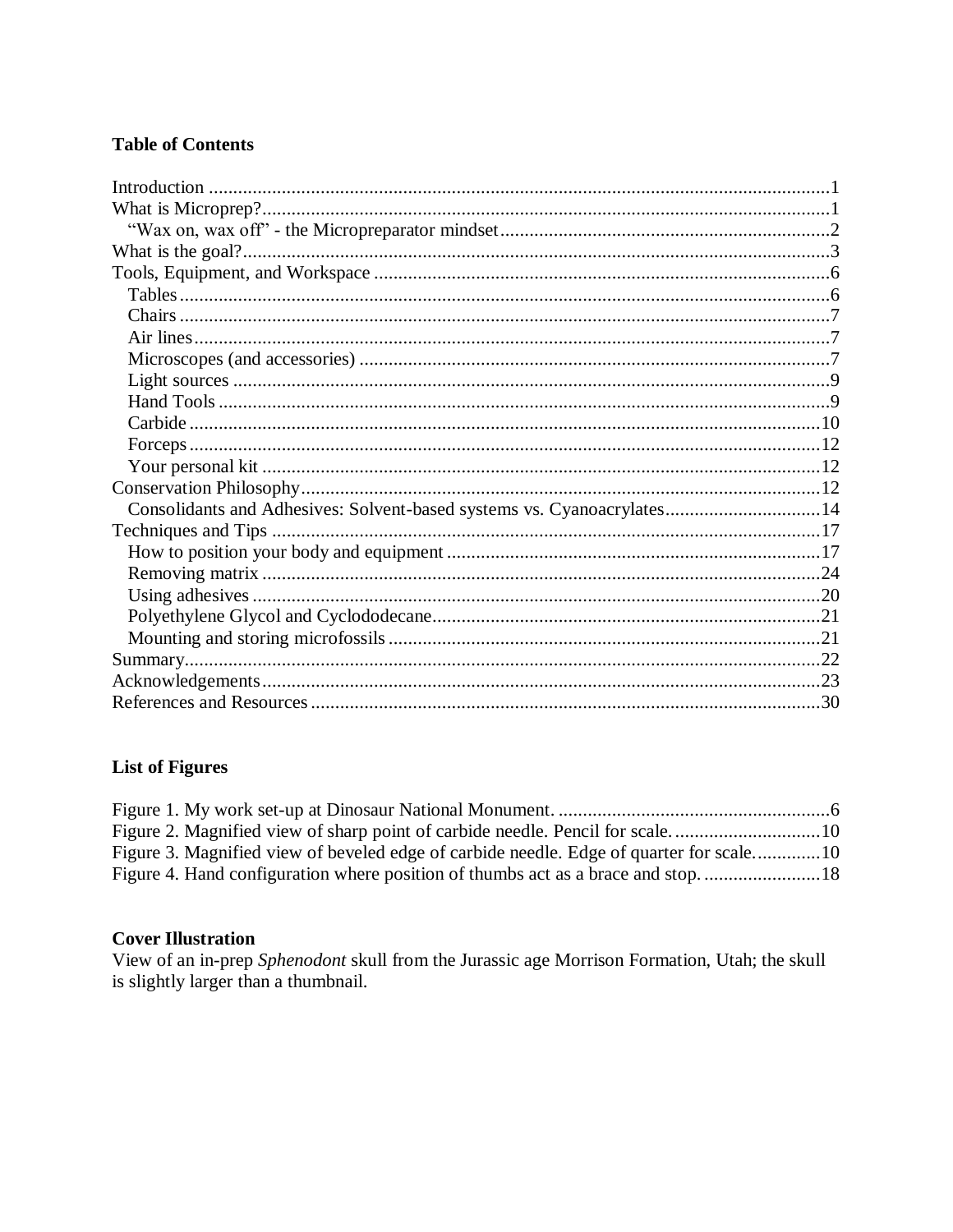## **INTRODUCTION**

In 1996, Rich Cifelli edited "Techniques for Recovery and Preparation of Microvertebrate Fossils" (see References) which included a section I wrote called "Some Techniques and Procedures for Microvertebrate Preparation" dealing with manual preparation. That paper contains a lot of "how to" detail regarding specific materials, techniques, and sources for equipment and materials that are still relevant. However, over ten years later, I am still frequently asked for advice on buying tools for microprep, how to set up a work station, and what techniques to use. This happens often enough that I decided it's time for an update. This Guide is an introduction to microprep that emphasizes what I consider to be the most important components of microvertebrate preparation. Most of my suggestions are presented more or less in the sequence that I follow when I approach a project. Please refer to Madsen's (1996a, b) papers for more specific techniques and applications.

This Guide is aimed mostly at beginners who are already comfortable with the basics of preparation. If you have spent time using non-pneumatic hand tools, so much the better because Micro-jacks and the like are seldom a part of microprep. Microprep is about adjusting and adapting to a different scale; think small, *very* small. Also, the subject of microprep inevitably leads to more philosophical musings about preparation, conservation, and other non-technical aspects of the work. These things are just as important as technical skill with a needle, so, if you're new to this field, please bear with me. Beginners take note: my recipes for success are by no means the only way and I encourage you to seek out as many alternative sources of information and techniques as possible; some are referenced in the text and others follow in References and Resources.

#### **WHAT IS MICROPREP?**

Micropreparation (herein referred to as "microprep") is any manual preparation of vertebrate fossils on a scale that requires the use of a microscope. Perhaps it is by simple virtue of the scale that microprep can be so compelling and impressive to the uninitiated. This is especially true of those not familiar with the concept that the tiniest of creatures coexisted with the largest dinosaurs on the planet. During my 20 year tenure at Dinosaur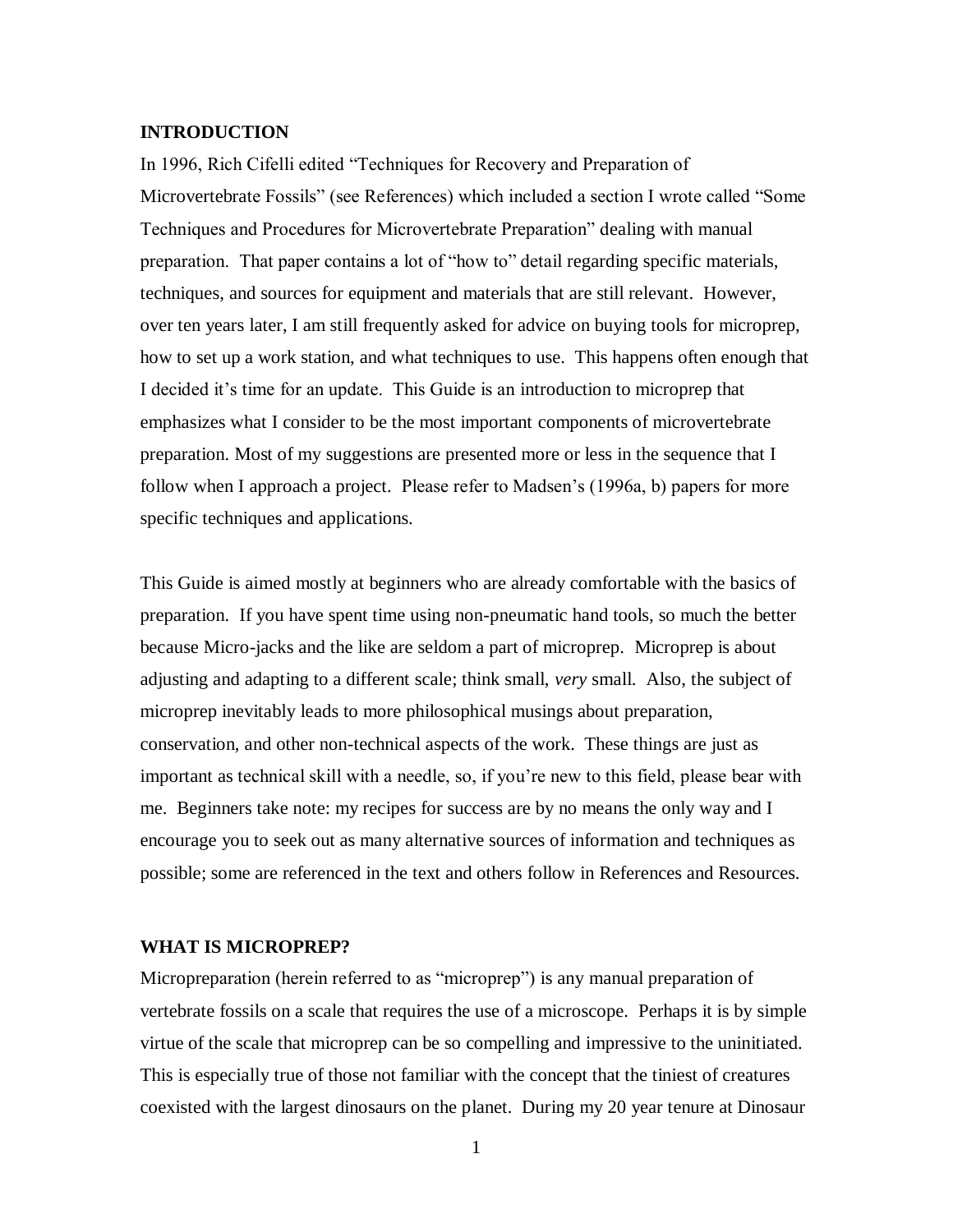National Monument, I "performed" live microprep through the use of a micro-video camera attached to my Nikon SMZ-U microscope while I worked on various Mesozoic mammals, frogs, lizards, and other tiny creatures. One of my favorite tricks was to focus on the tip of a single denticle of a baby theropod tooth and zoom back until the public could see the whole tooth mounted on a pin head. At first a single denticle would fill the whole monitor, a clear but incomprehensible image, and as the rest of the tooth slowly appeared people would recognize what they were seeing and gasp in astonishment; you could actually hear a wave of recognition pass through the crowd! Here was a dinosaur tooth the size of a sand grain and they couldn't have been more filled with wonder if they were looking at the largest dinosaur. This was showmanship and the public loved it, but the real value was that it never failed to draw them into the world of the very small. It was a hook to capture the public's fascination and then teach them about extinct ecosystems and the art of fossil preparation.

## **"Wax on, wax off" - the Micropreparator mindset**

No, the title to this paper does not refer to Carbowax, paraffin, or beeswax. It refers to the degree of focus, control, and discipline required to practice microprep and how that can have a meditative, almost Zen-like quality to it. This was illustrated to me one day in 2007 when one of my interns, Tom Nelsen, spent many hours learning the joys of carbide sharpening (the first skill I teach students, in part because it weeds out those who lack patience and persistence). After hours of trial and error, I heard him muttering "wax on, wax off, wax on, wax off..." If you're not familiar with this phrase, check out the first *Karate Kid* movie and you'll better understand Tom's mantra; he was acknowledging the degree of focus, concentration, and repetition required to master the most basic skill of micropreparation.

People have often remarked to me that they think microprep must be much harder than work on macrofossils. I think it is just different. The preparation of either very tiny or very large bones (or, as George Engelmann once referred to them, "the ridiculous to the sublime") requires its own set of techniques, tools, and materials. To do either of them with consistent high-quality results takes equal parts of skill and experience. But one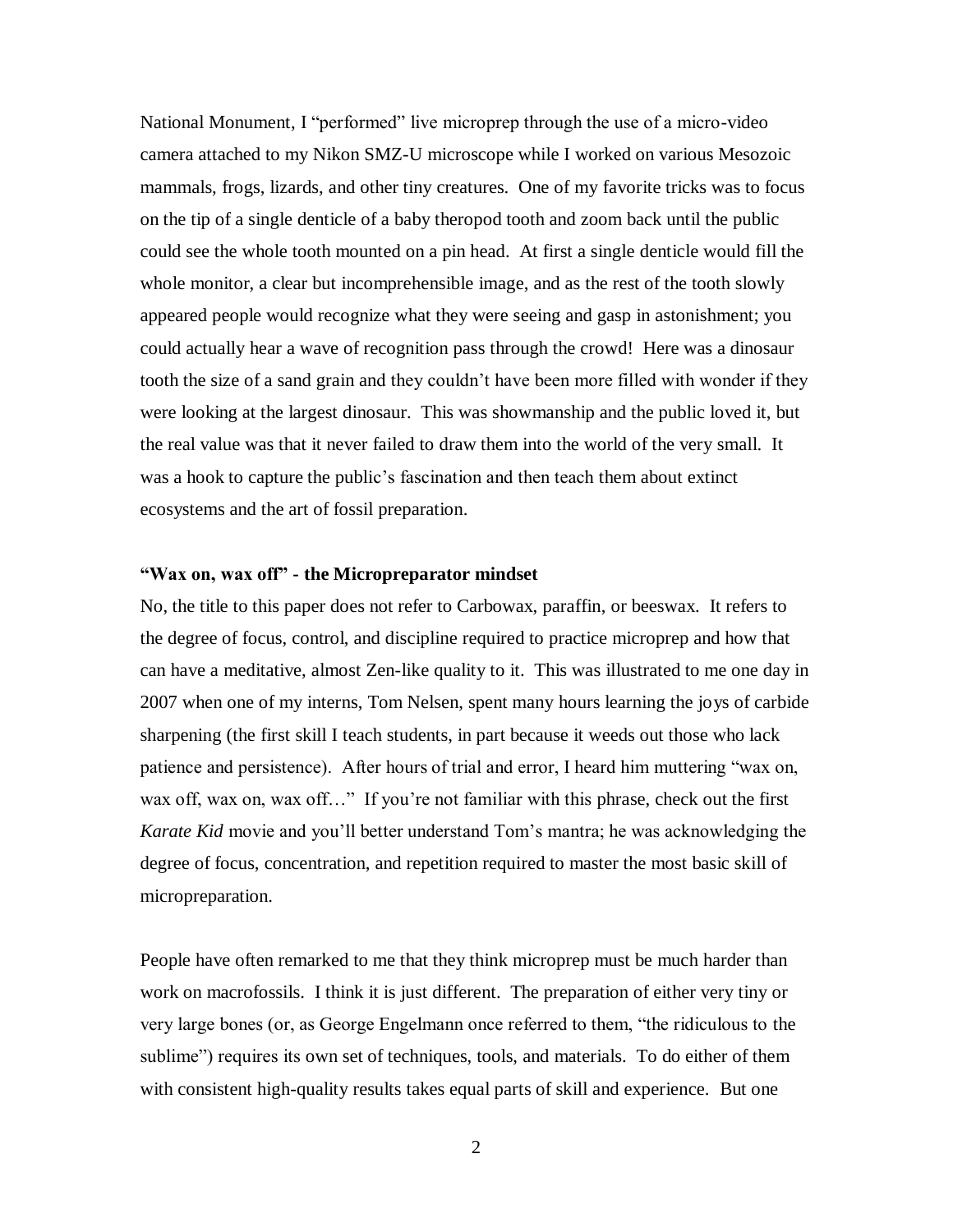thing that sets microprep apart from the rest of the crowd is that it tends to be very unforgiving of even the slightest lapse of attention or slip of the needle. We can get away with little dings and scrapes in a large sauropod femur, but when the femur is only a centimeter long and one millimeter wide, a small mistake can obliterate the specimen. In this regard, it can be very intimidating, especially for a beginner. A little bit of fear and trepidation is good until you get the hang of it; just don't let that fear paralyze you.

Having said that, realize that some folks just aren't cut out for microprep. It requires long hours at the scope sitting virtually stone-still except for the barely perceptible flex of a finger and thumb and, in the course of a day, progress may be impossible to detect with the naked eye. Not everyone has the kind of mindset it takes to pursue this work. If that's not you, that's okay; there are plenty of big bones to work on.

There is a gray area that should be mentioned at this time: the instances when one may use a microscope (and other concepts mentioned here) applied to macro-fossils. Perhaps I am a perfectionist, but I happen to be one of those types who is haunted by those stray bits of distracting matrix left on otherwise clean femurs or in the deep recesses of iguanodont braincases. They just bug me and I have to get rid of them even if it takes a microscope and a carbide needle to do it. The same is true with removing overly thick (and unnecessary) glue coatings from modest sized bones or working out the fine details of the intricate tongue and groove structures of bone sutures on larger skulls. What may be considered overkill prep to some often means the difference between being able to readily distinguish between mere cracks and a real suture. To me it is also the difference between a good prep job and a great prep job. I want people to ooh and ah when they see my work and you should want that, too.

#### **WHAT IS THE GOAL?**

Before any work begins you should ask what the goal of the preparation is. Determine, as early as possible, how the specimen will ultimately be "presented." This decision should involve consultation with researchers or others and may depend much on what can safely be done (your call); considerations include whether or not the specimen is to be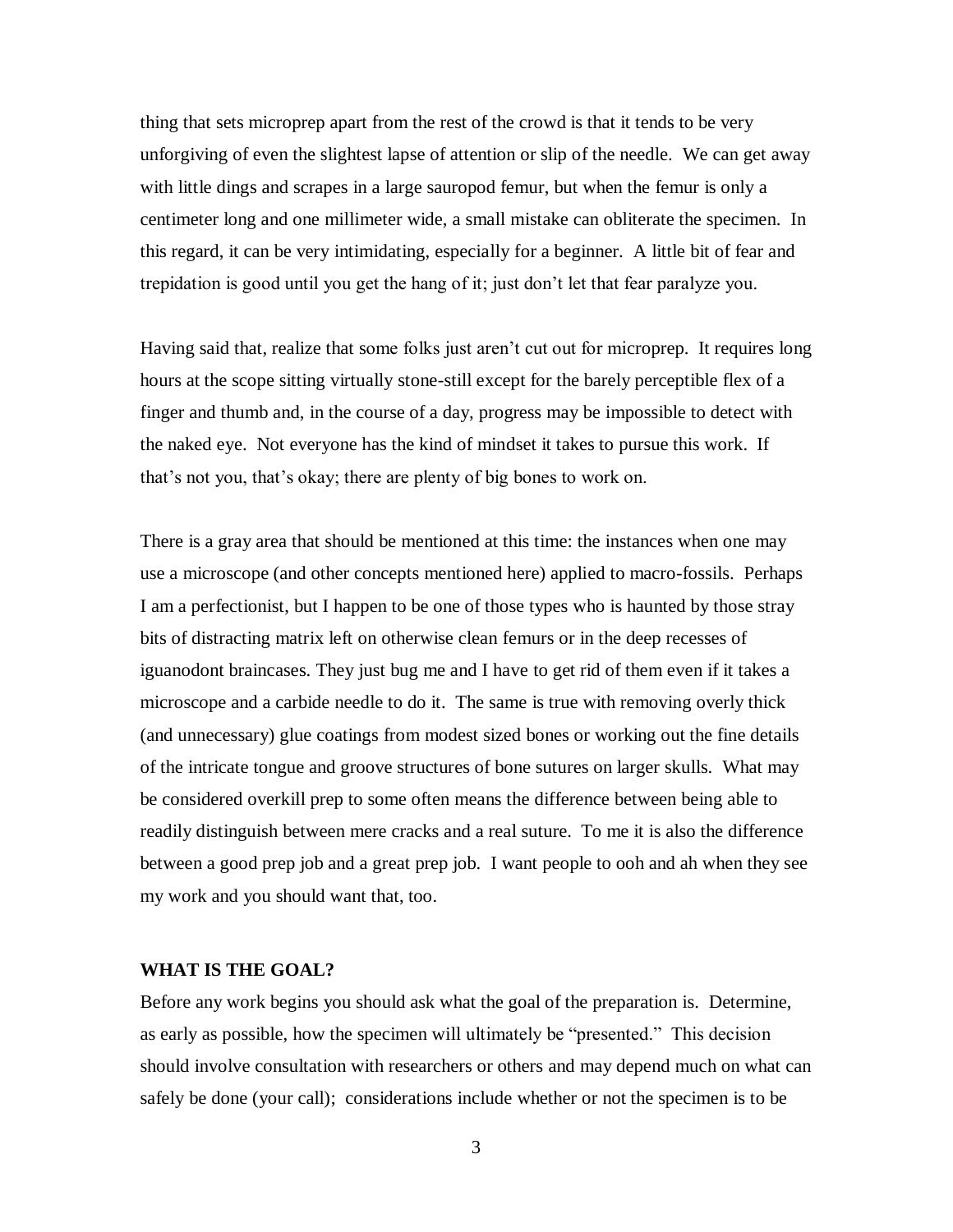cast, photographed with SEM, or used for other purposes the researcher has in mind (their call). Researchers can be pretty demanding sometimes so be prepared to stand your ground when they ask the impossible or be ready to hand the specimen over to someone who is better qualified.

Questions to ask: Can the specimen be entirely freed of matrix and is this desirable? Is the specimen best prepared on one side (in relief)? Which side is "best" for display or research purposes? How are you going to hold the specimen as prep proceeds (will you have to leave or even create a "handle" and where should it be)? Will you need to use Carbowax or other materials for a temporary matrix and what are the consequences? What is the best/safest way to store the specimen? I hate to have to add this too, but my experience has been that you'll need to consider the best way to protect the specimen from the abuse of those people less careful than you; I love preparing a specimen the first time but I dislike repairing them!

#### **TOOLS, EQUIPMENT, AND WORKSPACE**

I have seen some pretty amazing field prep done on microfossils by experienced hands with just a hand lens and a piece of carbide. However, at some point, no matter how good you are, you can only be as good as your equipment allows you to be (take note researchers and those who hold the purse strings). If you have a junky microscope and poor lighting, your work results are going to be poor. Trying to learn how to do microprep with substandard tools can be brutally frustrating and I have seen some potentially good preparators give it up because of this obstacle. What is worse is that many don't even know their tools are substandard. Most of these folks have simply never been exposed to a good microscope, light-source, or carbide.

I approach every microfossil with the attitude that I've got one shot at getting it right. To be handicapped by lousy equipment in a professional lab is simply an absurd concept. It makes no sense to invest a fortune (relatively speaking) in collecting specimens only to neglect the lab work that follows. Most hand tools are relatively cheap (Foredom grinders, carbide rod, Carbowax, etc); a good microscope and light source are not cheap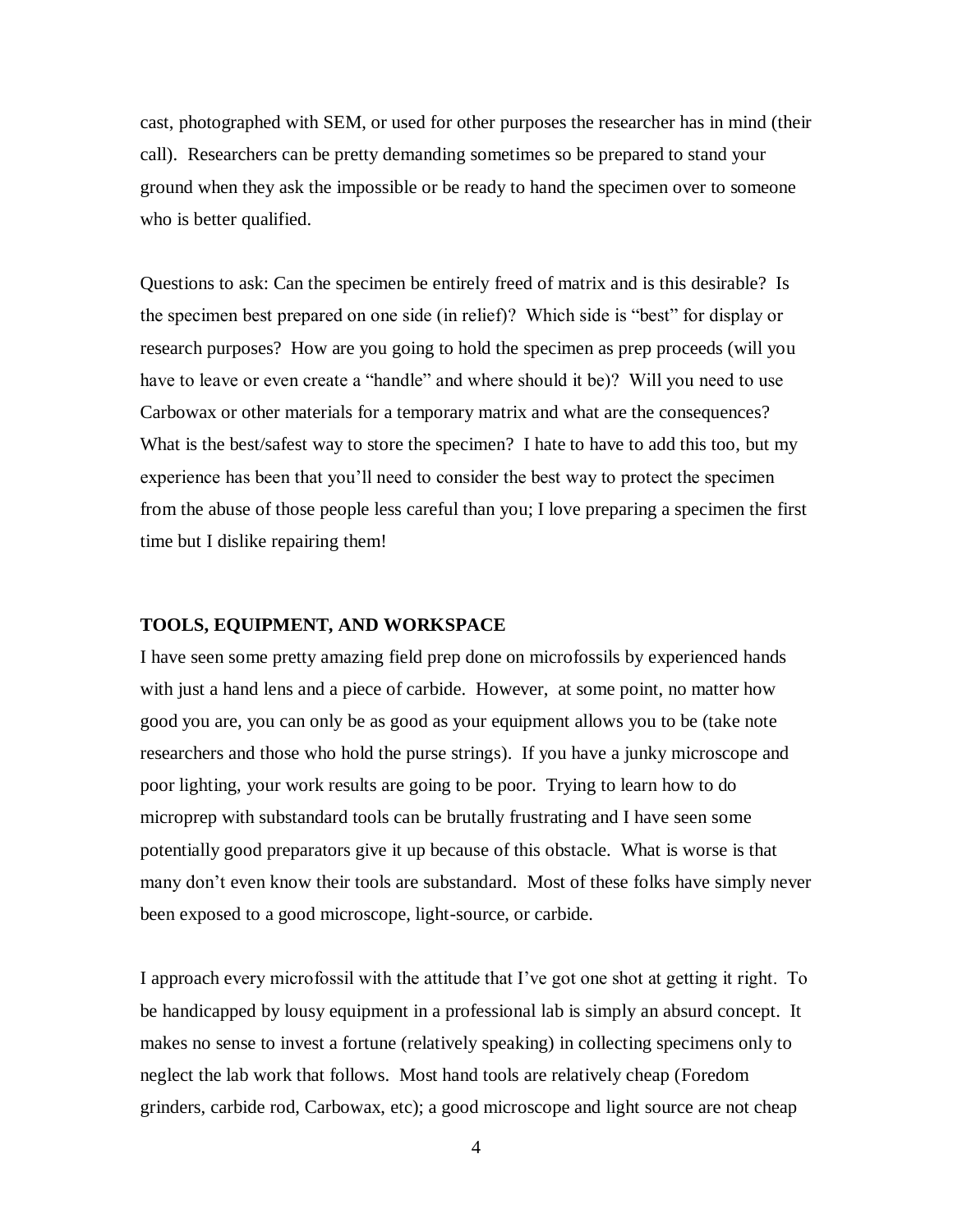but they are essential for a lot of our work. To paraphrase Harvard preparator Bill Amaral (1989), your prep microscope should be at least as good as that of the researcher's microscope (maybe even better).

When I enter a lab to make recommendations for a microprep setup, the first thing I do is go to the work table and check out the scope, light-source, type of needles being used, and the sharpener for those tools; pretty much everything else is secondary to these essential tools. When I look through the scope and see a dim hazy image and a blunt hypodermic needle sitting nearby I recoil.

On the other hand, to be quite frank, I am all too often dismayed when I walk into labs and witness the sorry condition of equipment and tools that many people use. I'm referring to air tools lying in the sand tables, gunked up glue bottles lying on their sides with more glue on the outside of the container than in them, etc. Take pride in your work and take care of your tools! If you do, maybe your employer will be more likely to buy you better ones!

For more information and illustrations regarding tools, equipment, and setting up a microprep workspace, see Amaral (1989), the links in References section, and my setup (Fig. 1).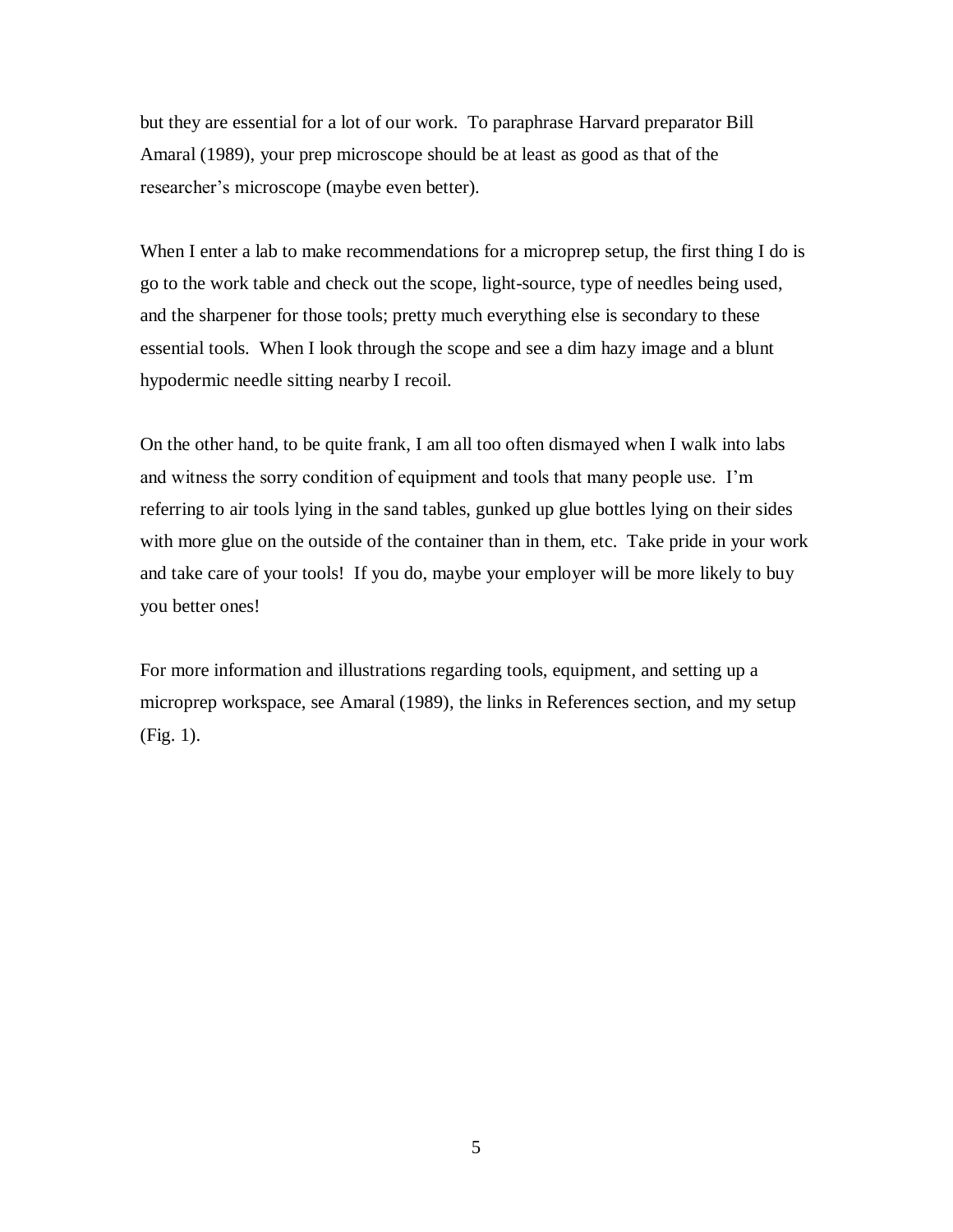

**Figure 1. My work setup at Dinosaur National Monument. Notice the following equipment: sturdy table, comfy adjustable chair, adjustable boom stand (a), fiber optic light (b), selection of sharpened carbide needles (c), and moveable work surface (d). The air line is not readily visible in the wires coiled on the boom stand. Also notice the relaxed shoulders and neck, a result of correct work surface and eye-piece heights.** 

## **Tables**

First and foremost, you need a solid vibration-free work surface. The same is true for whatever surface your scope and light-source are mounted on, whether it is the same table or the wall. Stability is everything. I prefer a heavy table with one or more sturdy shelves in front of me and to the sides: these provide a variety of surfaces for holding everything from light sources to vials as well as attachments for air lines and power cords. A rail mounted flush with the sides and back of the table is a good idea for helping to capture bits of bone or teeth that fly away during prep – and I can guarantee they will. I find there is no such thing as too many electric outlets as well. Velcro is a great way of keeping electric cords and air lines out of the way.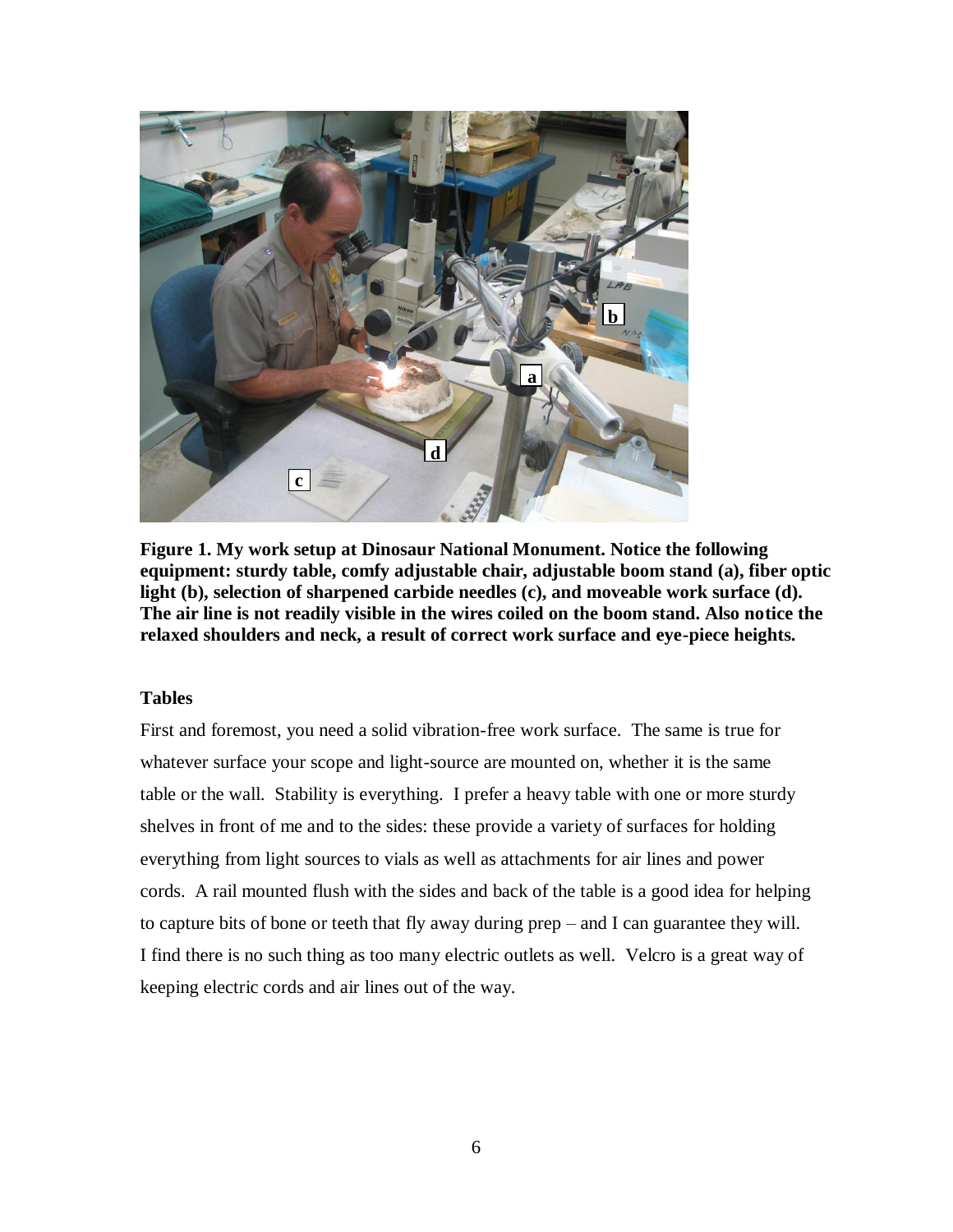### **Chairs**

Investing in a good chair will improve your comfort, stamina, and precision. It does not have to be an expensive chair, but it should be very adjustable. You should be able to position yourself relative to the microscope eye-pieces so that you don't have to strain your body to see. Adjustable arms can be very useful for bracing and stability. I have been in too many labs where the chairs people are using are junkers compared to those used by the secretary or computer jock in the next room. Ergonomic furniture is not just a luxury; it can improve stamina and the quality of your work and help prevent injuries.

## **Air lines**

I use pneumatic tools for microprep on very rare occasions (usually I have been sorry that I did). But an air line is incredibly useful for blowing away matrix from the specimen. This little addition is worth its cost for the trouble it will save you keeping the specimen free of debris. Without one you are stuck having to hold a squeeze bulb all the time or blow with your lips (each is inconvenient and/or poses risk to the specimen). Arrange for compressed air at the workstation that aims a *gentle* and narrow air stream at the work. I mount my line to one of the light pipes with Velcro so it's pointed right where I am working. Be sure to use a valve that allows just a *little* air to run through the line (have you ever seen those videos of an escaped fire hose? Been there, done that!). It is also important to know when to turn the air *off* – be aware of loose pieces that may fly away forever. Make sure the air line has a good desiccator – water buildup in the lines has caused at least one disaster for me. Amy Davidson (1998) shows a schematic of a chipblowing (preparation) needle; with slight modifications, this concept can be used to build a stationary blower.

#### **Microscopes (and accessories)**

I am sure there are many great microscopes out there, but all I can say is that I miss my old Nikon SMZ-U that I had at Dinosaur National Monument. It had fabulous optics (with a stereo zoom range from 0.75x to 7.5x), a wide field of view and a flat image at all magnifications (i.e., no curvature of field aberrations); these are all important qualities for a good microprep scope. The more whistles and bells you can afford the better. This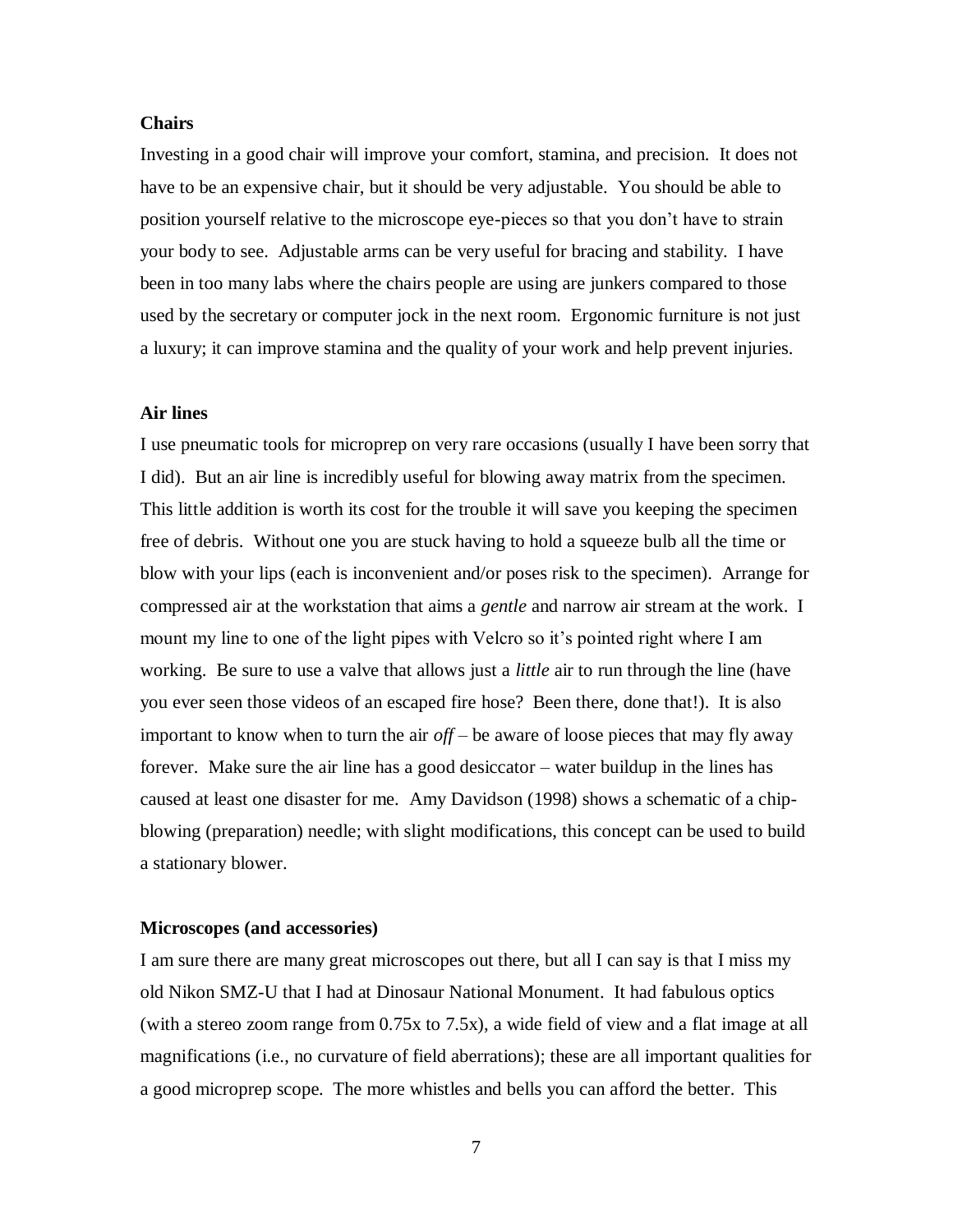means a full complement of accessory lenses, including  $0.5x - 2x$  objective lenses, and 10x, 15x, and 20x eyepieces.

People are always asking me how to upgrade a scope's power. The most important thing to remember is that changing objective lenses to a greater power reduces the focal length (working distance for your fingers) between the lens and the specimen, so you might want to think first about getting more powerful eyepieces. A really great scope with all the extras (like my SMZ-U) will cost up to \$20,000. A serviceable scope for microprep can be bought for a fraction of that, but my sense is that with optics you get what you pay for. Unfortunately, this primary piece of hardware is also the one most often lacking in labs, usually because the cost is beyond that of many program budgets. One solution is to encourage a researcher who is serious about studying microfossils and has skill in grant writing to include a good lab scope in the next grant proposal.

Don't forget to buy a protective lens for the objective lens so you don't ding the glass with matrix or debris when you are prepping or sharpening carbide. I get rid of the rubber eye-guards on the eyepieces because they just make it harder to get my eyes "centered" properly, though many people find them necessary. I'm very diligent about keeping my scope clean, especially the eyepieces, and cover it every night or when not in use. Be extremely careful with how you clean glass lenses (especially the objective); they can cost a fortune!

Get a heavy boom stand with long arms and universal mounts for the scope body so you can turn and twist it to any angle, and consider bolting the stand to the table so it doesn't tip over from the weight of your scope (and all the accessories mounted to it). This can be a real hazard; I learned the hard way when my scope crashed onto a specimen, crushing it and almost taking out the objective lens, too. Bolting a stand down is preferable to weighting it with sandbags; bags tend to leak and they take up space better used for tools.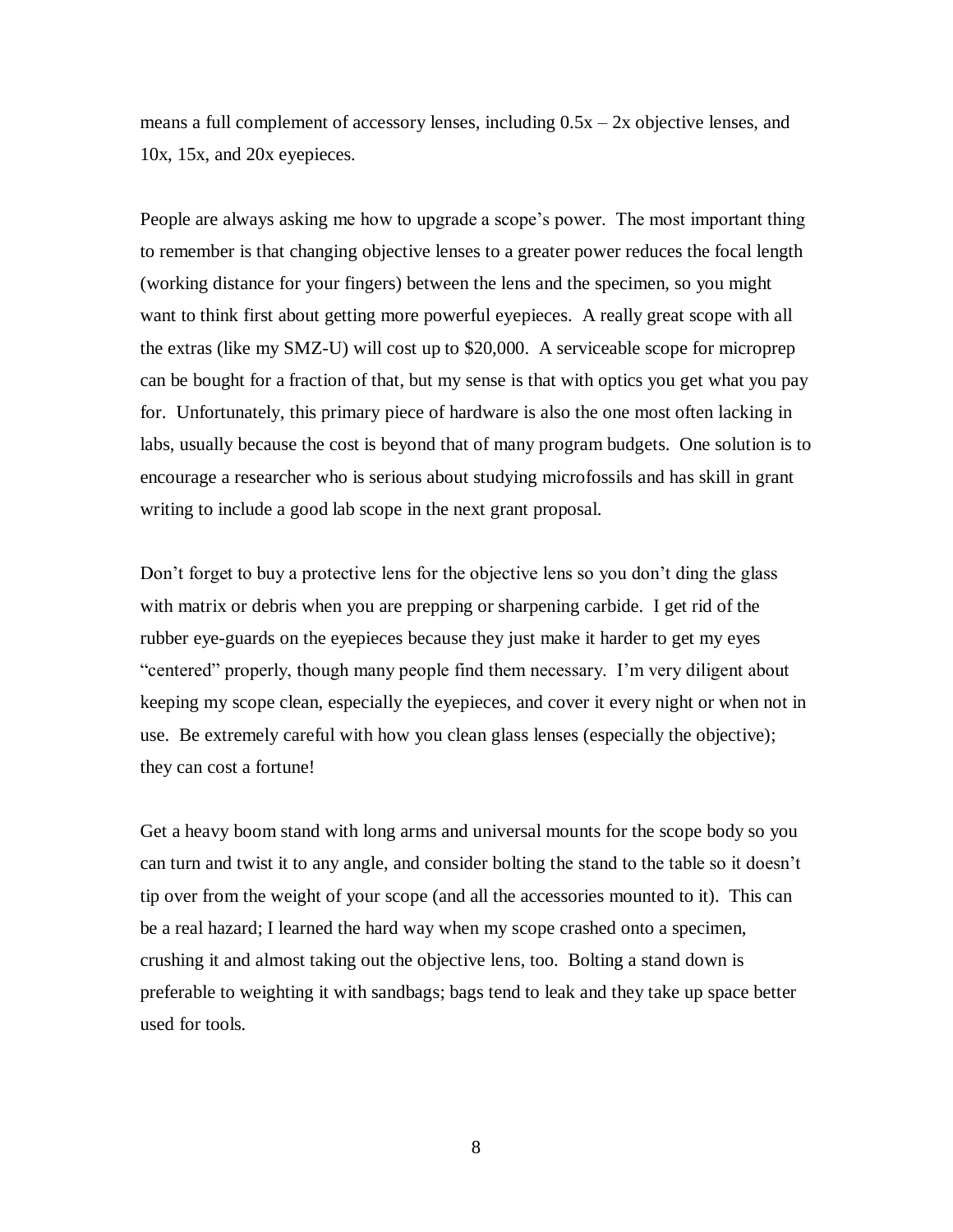For microprep in the middle of a large block, invest in a mobile floor stand (like you see in hospital operating rooms) with a long articulating boom arm. These are worth their weight in gold (some are about as valuable; prices range from about \$650 to \$3,000) and prevent the hassles and risks associated with finding a place to put your scope and light source on the block. Fiber optics also provide the option for extra long light pipes so you can mount the light source on the boom stand and run the light pipe the length of the articulating arm.

There are some amazing micro-video cameras available today that can send high resolution images directly from the microscope to a computer or monitor for live action views, video and still image capture, or storage and manipulation of data. They are also just plain fun to use and are a great aid in teaching prep, educating the public, and documenting your work. The use of this technology requires special configurations of the microscope body that are typically found only on more expensive microscopes.

### **Light sources**

Forget about the old illuminators; they can produce a lot of heat and the light quality is poor. For microprep you will need a variable intensity fiber-optic unit. Look for twinned, long and supple light pipes with light-focusing lenses. I generally prefer a ring light that fits around the outer rim of the objective lens because it doesn't require constant adjustment. The idea is to get the light where you need it at all times. This is especially true at high magnification when you are trying to get that last bit of rock out of a hard-toreach place.

#### **Hand Tools**

Use the best tools you can get your hands on! I got rid of hypodermic needles, sewing needles, dental tools, and Exacto-knives years ago. Dental tools can be very useful in the field, but for microprep the only use I've found for them is the occasional time I have to reach around a corner (usually this involves the inside of a skull) that can't be reached with a straight carbide needle.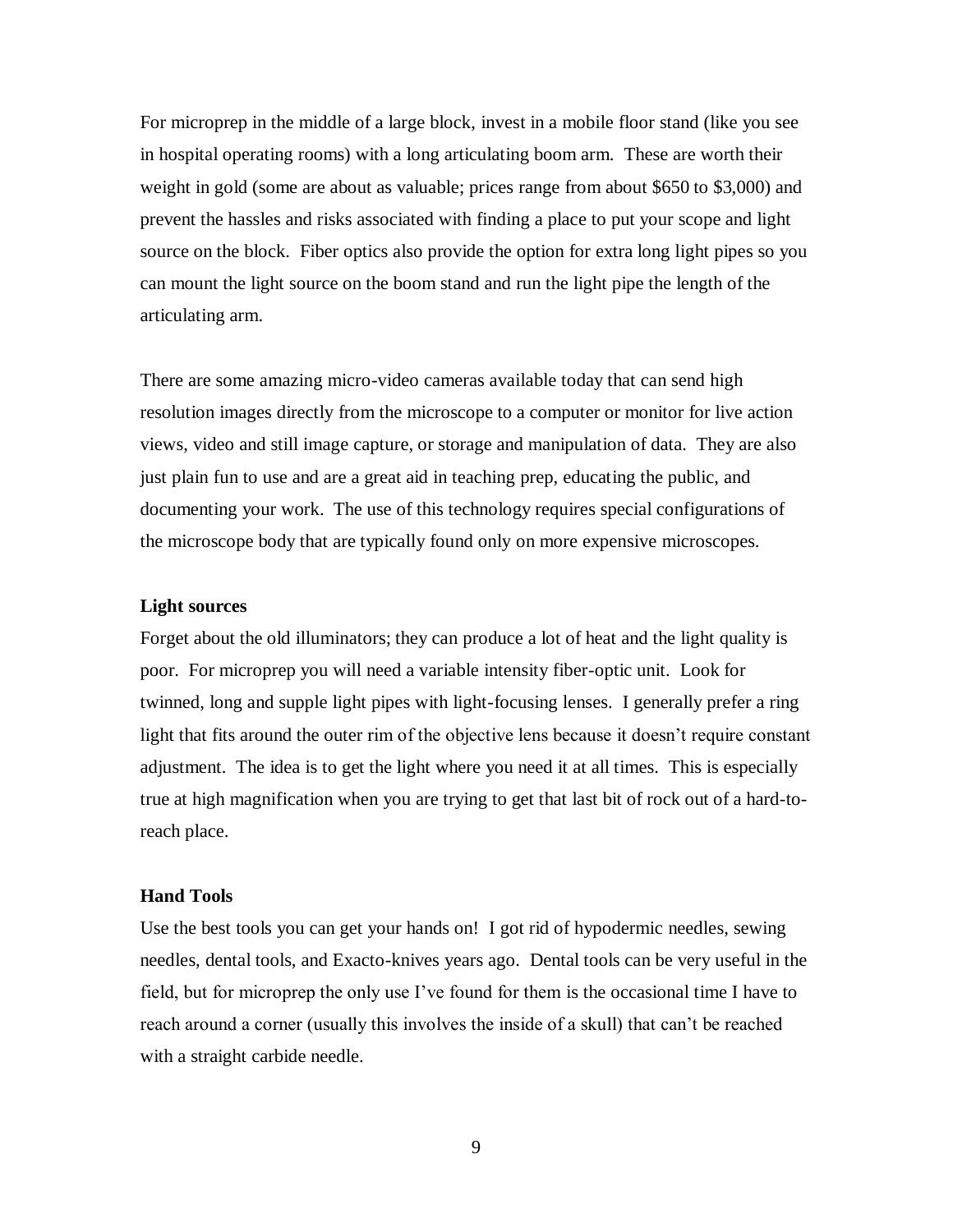## **Carbide**

Carbide is about the only metal on the market that has the strength to hold an edge well and will not "spring" when you apply or release pressure. Use high quality diamond sharpeners to get the proper edge for the job and keep them sharp! This takes some discipline but is worth the trouble. And it is truly amazing how sharp a point you can make with carbide (Figs. 2 and 3).



**Figure 2. Magnified view of sharp point of carbide needle. Pencil for scale.**



**Figure 3. Magnified view of beveled edge of carbide needle. Edge of quarter for scale.**

Carbide is available from several vendors, but I get mine from MSC Industrial Supply. It is called "carbide rod, C-2 solid carbide", and comes in many thicknesses (some vendors use inches and others use millimeters for measure so it can get confusing at times). Be aware there is "bad" carbide out there; if you see little cracks and voids appearing in it as you sharpen it under the scope you should probably try another piece. I consider about 1mm to be the best thickness for most microprep work; any thinner and it tends to break too easily and much thicker of a rod is overkill and takes forever to grind to shape. I break it to a reasonable length in my fingers and sharpen it under the scope using a diamond wheel mounted to a grinder with a variable speed foot control (this is about the only use I have for the grinder). The best diamond wheel I have found for this purpose is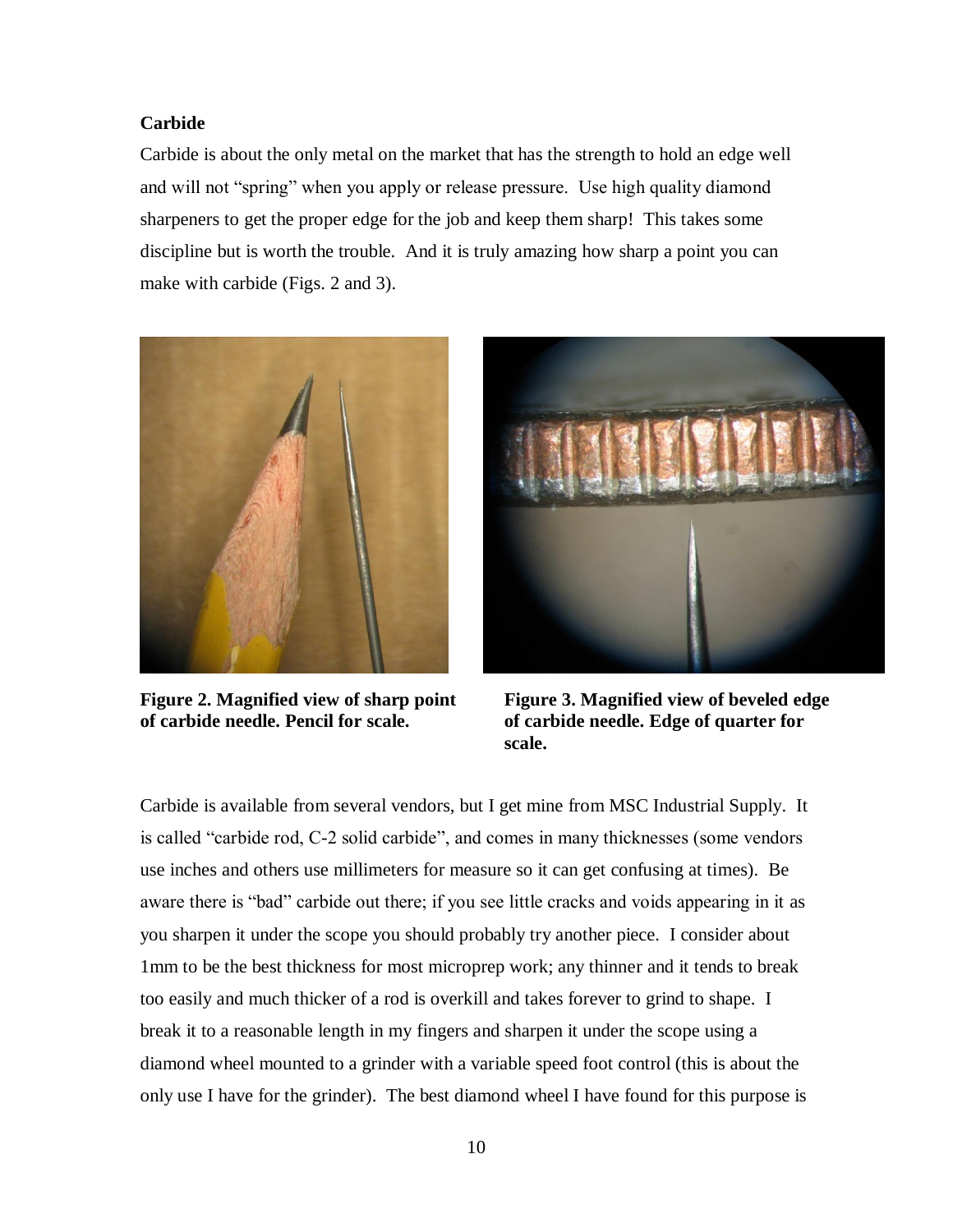also from MSC (3/8" x 3/8", 150 grit, diamond grinding pin, item# 03506128, \$43.00). These wheels seem to cut faster and more smoothly than any other I have found and they last a long time.

Sharpening carbide might sound easy but actually requires a fair bit of patience and technique. I prefer to brace the grinder handpiece on a pad at a slight angle to the table and increase the magnification until the abrasive wheel fills the field of view. Hold the carbide rod at about a  $20^{\circ} - 30^{\circ}$  angle to the top of the head and rotate it in your finger and thumb; I move the carbide in and out along the surface to even out the wear on the head. Gentle pressure is most effective so resist the urge to apply pressure. With 1mm carbide I generally start trimming at least ¼ inch from the tip to create a nice gradual taper. For a super-fine point you will have to drop the carbide to a very low angle relative to the diamond wheel. To bevel or shape the final tip, increase the magnification until the tip of the point fills the field of view and adjust your tools to allow even more precise grinding.

I'll say it again. Keep tools sharp! Dull tools just make bigger holes when you screw up and tempt you to use pressure instead of precision. I start each morning with a sharpening session. I typically have from  $6 - 12$  carbide needles on hand of various gauges, sharpened on both ends, and with a variety of different-shaped tips to handle changing rock conditions. I store them with one point down in a high-density foam pad and sort them with the sharpest ones closest to me so I don't have to hunt for what I need.

I seldom use pin vice holders for carbide in microprep except when I'm removing a lot of rock with a thicker-gauge point. I get the highest control of carbide and best "feel" using just my fingers. You might want to try this. If you use a pin vice I'd recommend one with a narrow tapered end, as the wide ones can pose a hazard to the specimen when you are working up close in confined spaces as well as block your view.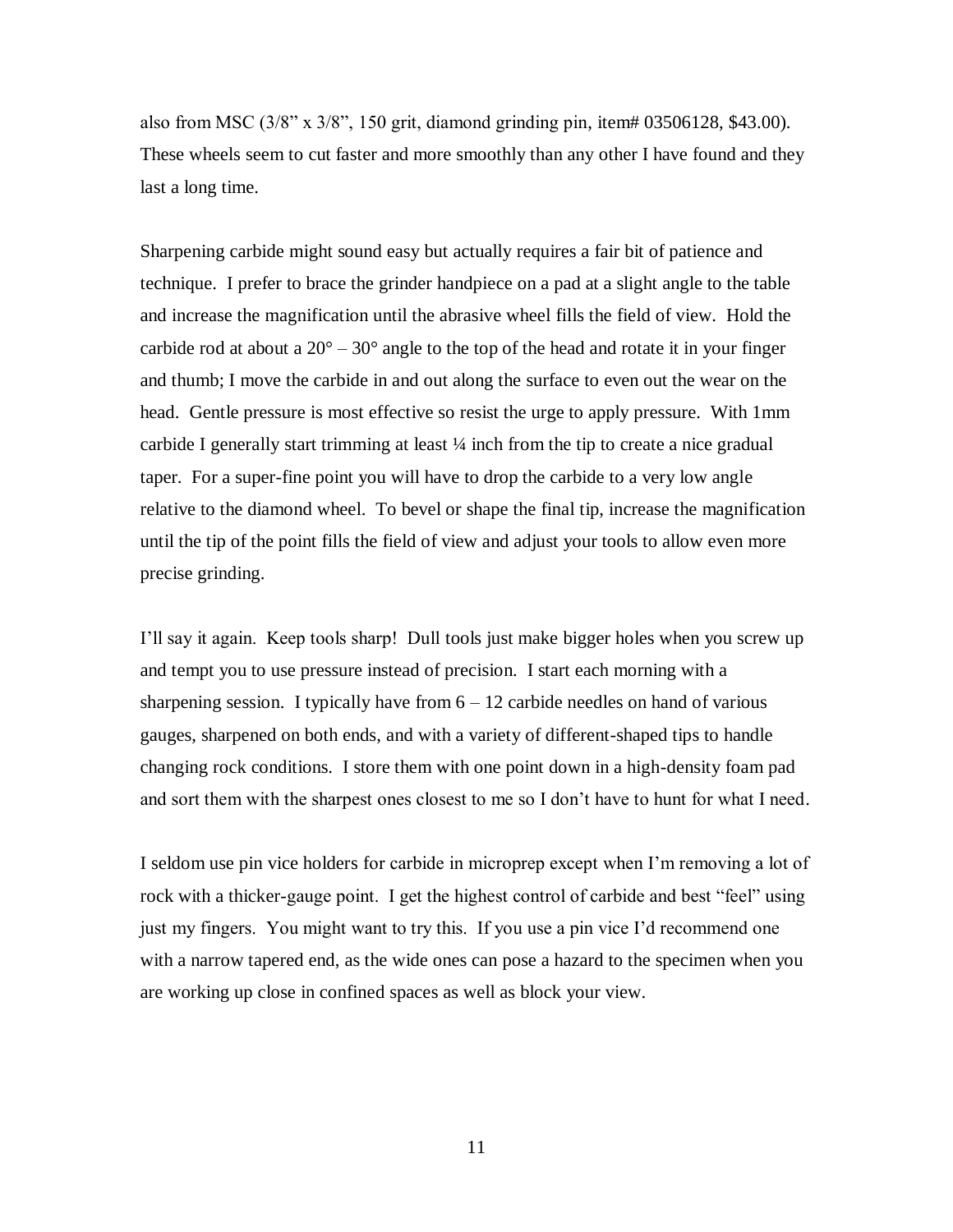#### **Forceps**

Another tool I always have close at hand is my Dumont needle-nosed forceps. I've had the same pair for over 30 years, in part because I use them for picking things up, *not* digging around in cracks. They are lightly sprung and great for picking up the tiniest of bones and teeth. The finer the tip the tinier the object you can pick up without either crushing it or launching it across the room. I am not a fan of vacuum tweezers as they are cumbersome and tend to have tips too large for most micro-work.

### **Your personal kit**

If you are serious about this business, get your own personal tools. This may sound harsh, but I recommend having your own set of tools and don't let other people mess with them. The first job I ever had was working in a restaurant and I can still remember watching the head chef come in every morning and opening his own briefcase full of fancy knives; I now understand why. Most tools develop personalities (the diamond sharpening wheel is one of them) that you get to know well and that other folks tend to screw up. The most important tools in my kit are the carbide needles and diamond sharpener. I came in one morning and found someone sharpening an Estwing hoe-pick with my diamond bit – I could have killed him! Hide your tools if you have to. I know a lot of labs where people have to share everything but I don't encourage this practice.

#### **CONSERVATION PHILOSOPHY**

The modern preparator's obsession with the subject of "glue" is a good thing. The discussions can get tedious, repetitive, passionate, and personal beyond reason, but they have resulted in a much more reasoned and disciplined approach to our work. In fact, it's unfortunate that more preparators don't obsess about it. Thinking more about what we use and how we use it is good for the specimens, and that is the bottom line.

This leads me to the next topic that should be learned and learned well: the appropriate use and application of various adhesives and consolidants. This skill is both the hardest and most critical thing you will need to learn. While I have my personal recommendations, my first advice is to avoid being dogmatic in your approach to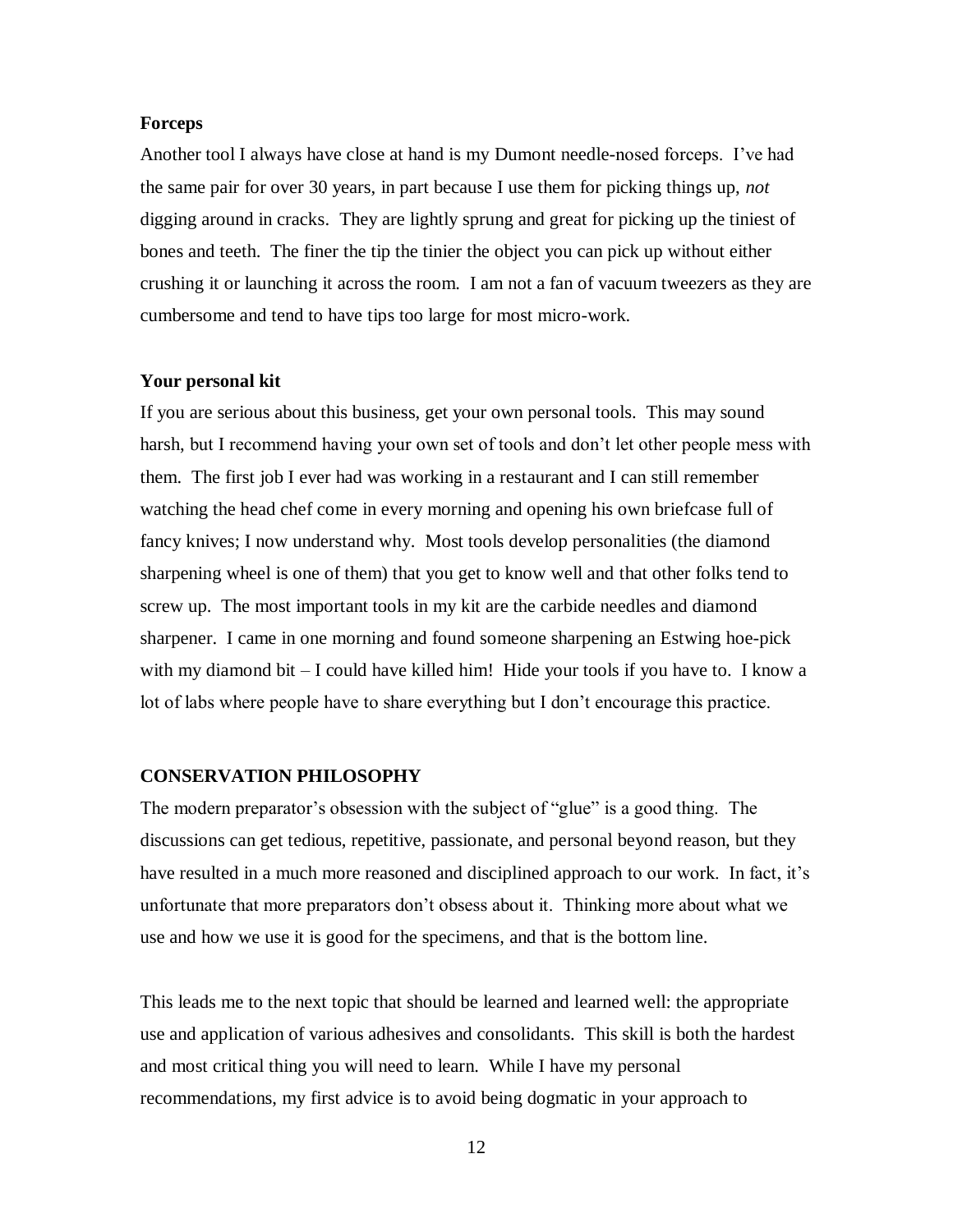materials (and be skeptical of those who are). Have an open mind; be well informed, creative, and ready to think outside the box. Use materials and techniques because they make *sense*, not because they happen to be lying around the lab or the last person used them.

Most of us are neither chemists nor conservation materials experts and must therefore rely on studies done by these specialists for much of our information on the properties of these materials. I am a firm advocate of rigorous testing and the need for comparative studies of *all* of the adhesives and consolidants that have been used in preparation. But I also believe that important evidence indicating the effectiveness and longevity of these products rests on the shelves of museum collections around the world and we should be paying more attention to that. I am also wary of generalized statements regarding what is "best." For instance, of the typical solvent-based systems in use today, I've found that it is very hard to compare and contrast Acryloid B-72, Butvar (B-76), or PVA (B-15) because there is an infinite range of ways to mix them in multiple solvents.

I am my own worst critic and when I look at my own past work my eyes are drawn to the flaws. Learn from your mistakes and especially from those of others so you can avoid making them in the first place. Whenever I look at museum collections I look for flaws in preparation technique and materials, particularly adhesive and "filler" failures, and ask questions about the materials that were used. Look for clues like loose pieces and peeling of adhesive materials from bone and rock. These features usually indicate shrinkage of the material that can be catastrophic for microfossils. Note what has worked well for others and steal all the ideas you can. Seek out the most reliable materials with proven long term track records. Buying the cheap stuff off the shelf at the local hardware store is usually not the best way to go. The online *PREPLIST* is the best place to find the most up to date information and explore options (see References and Resources section).

Regardless of what you use, I recommend that the user of any substance pay attention to instructions, labels, Material Safety Data Sheets, and product brochures that come with the substance. No chemical that we use for prep is made specifically for our use and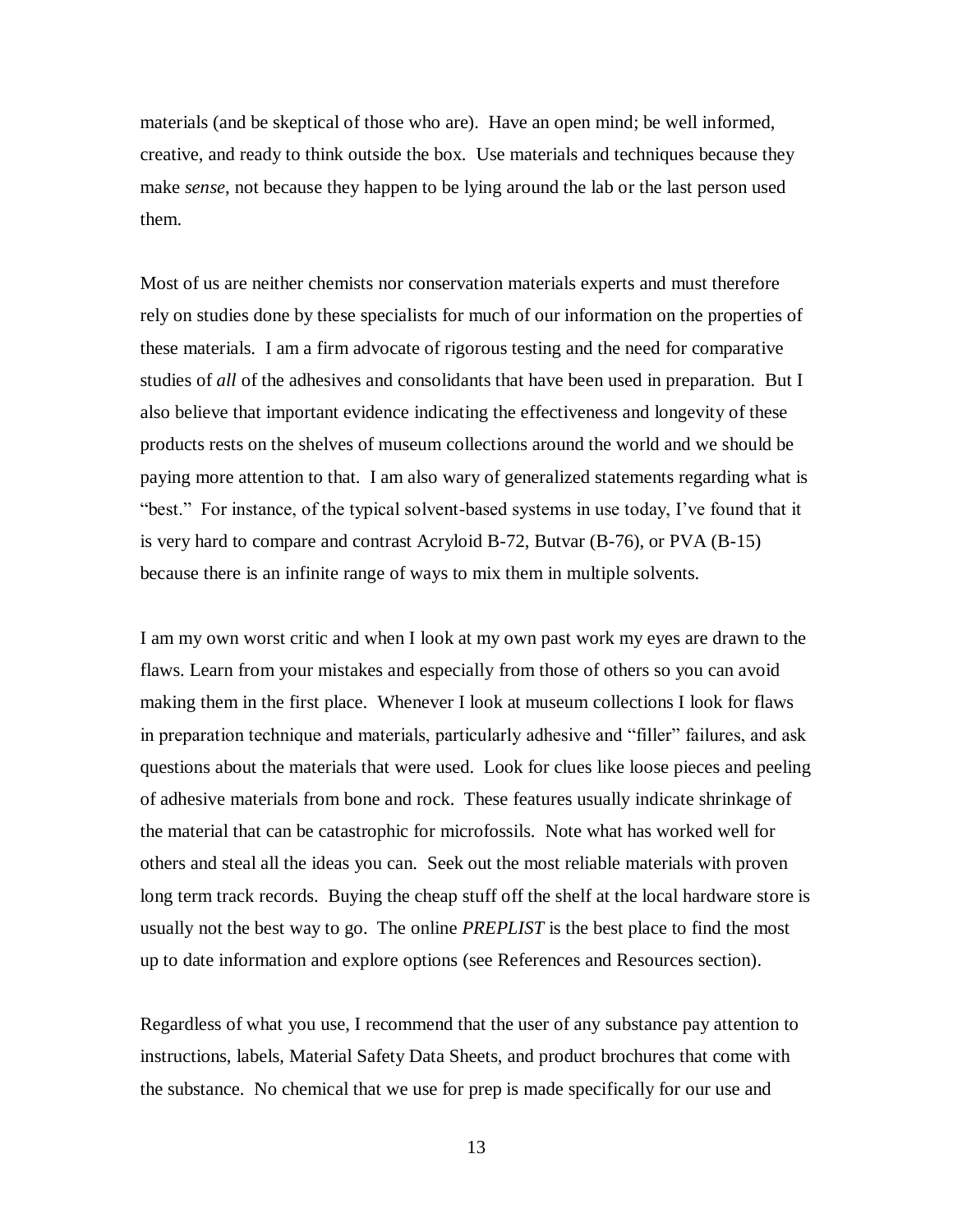contents can be changed without warning; this includes adhesives advocated by the conservation community, as well as those they disapprove of. For example, the formula for Duco cement used to include cellulose nitrate, but was later changed to polyvinyl butyral, essentially Butvar. Cellulose nitrate is fine for home use, but has poor qualities for fossil preparation compared to polyvinyl butyral. I still don't use Duco off the shelf for fossil preparation because I can make a similar and more versatile product myself with raw materials, but I want to emphasize the fact that it's hard to know exactly what you are using all the time. Get in the habit of checking labels and keep records of what materials you use.

There is a growing body of conservation literature that covers the subject of adhesives well, and I'd encourage anyone in the prep business to read these reports and perform your own experiments. Pay close attention to the materials you are using and how they behave in different circumstances; this knowledge base will give you the ability to adapt and make the best choices.

#### **Consolidants and Adhesives: Solvent-based systems vs. Cyanoacrylates**

Because of the difference in size and other physical characteristics, your approach to the application of adhesives and consolidants on microfossils is often completely different than on large bones. For instance, at the microfossil scale great strength is not as necessary as when you are working on a 200-pound sauropod femur, but the setting time, viscosity, and amount of adhesive required to do the job are critical factors; a single drop of glue might be enough to completely envelope a Mesozoic mammal jaw!

The rule of thumb when using adhesives and consolidants on microfossils is to treat every specimen as if it will be photographed using an SEM (scanning electron microscope). This means the treatment has to be not only invisible to the naked eye, but also must not coat a surface in any way (this includes glue, wax, Carbowax, and everything else). Anything that does not soak in will appear to the SEM as a solid – these machines can't be fooled! As Bill Amaral says, "get the glue *into* the specimen, not *on* it." This can be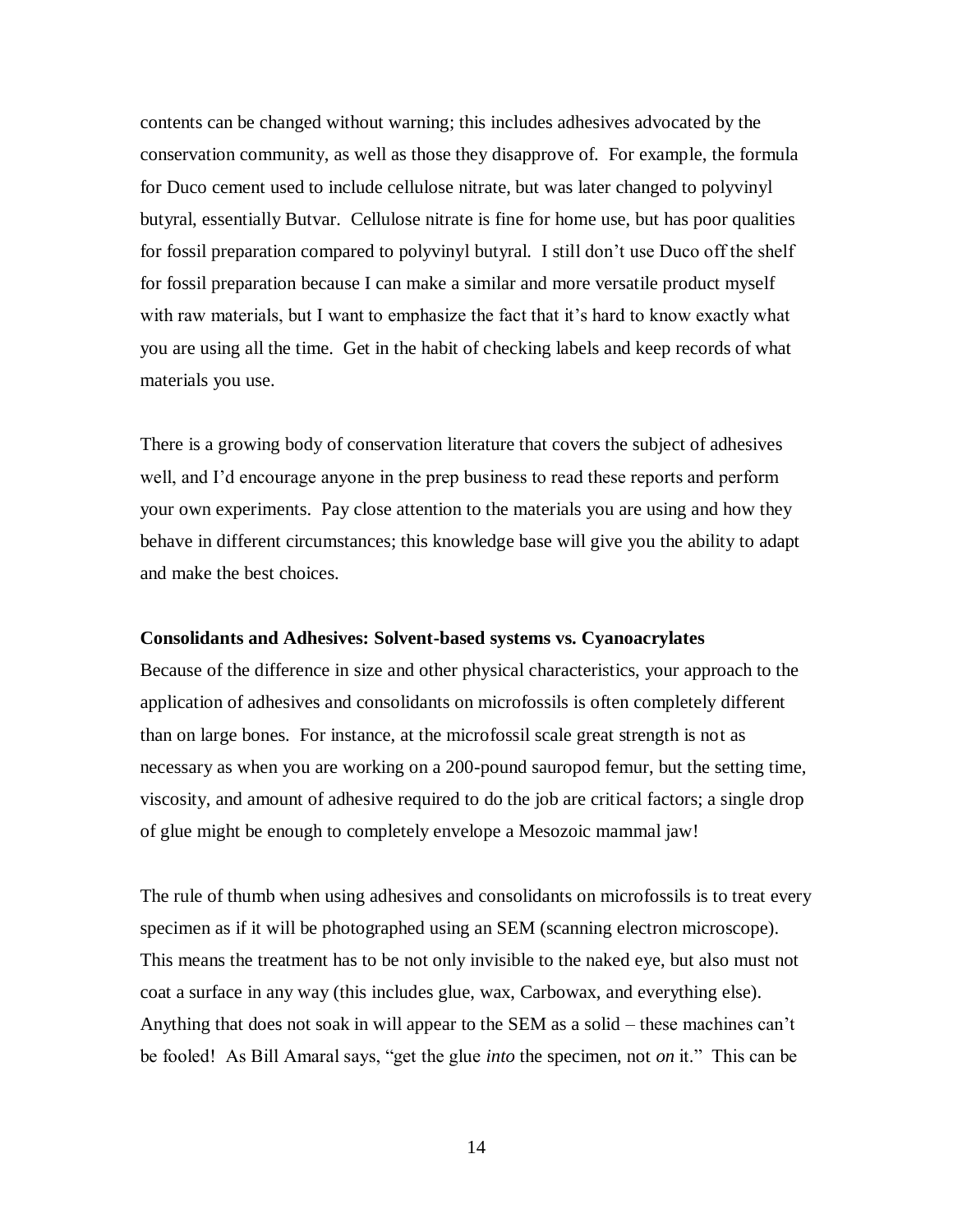achieved in two ways; applying an adhesive and physically removing excess material, or using an adhesive that soaks in thoroughly enough to leave no surface trace.

Let's take a look two of the most commonly used types of adhesives and consolidants and think about how you can best use their properties to your advantage.

*Solvent-based adhesive systems* (Acryloid, Butvar, and PVA) are first dissolved in a solvent (usually acetone and/or alcohol) and then applied to a specimen; curing (hardening) occurs as the solvent evaporates leaving the polymer (glue) behind as a solid. Curing time may be very slow and bond strength varies a lot depending on numerous factors. In general, for the consolidation of shattered bone or porous rock on the microfossil scale I want maximum control of penetration and setting properties.

Based on previous studies (Madsen, 1996b) and experience, I prefer using Butvar B-76 mixed with various ratios of acetone and alcohol rather than PVA or Acryloid B-72. The key here is the ability to adjust the volatility and viscosity of the solvent system so that the polymer can disperse into a substrate and do its work before the solvent evaporates, and Butvar B-76 seems to be best suited for this. In general, a higher acetone concentration will yield a thinner and faster setting mix, while a higher concentration of alcohol will yield a thicker and slower setting mix. There isn't a cookbook to tell you how to find the correct ratios of solvent to use in a given situation, but this determination gets easier with experience.

*Cyanoacrylates* (CAs) are another class of adhesives that have been in use in paleontology for at least 30 years. Known to the public as "super" glues of very high strength, they are available in a variety of formulations that offer different viscosities and setting times. CAs don't cure through the evaporation of a solvent but cure through a chemical reaction in the presence of a weak base, in this case, a fossil. Due to their particular properties, I have found cyanoacrylates adhesives to be a very useful alternative to solvent based adhesives when working on microfossils.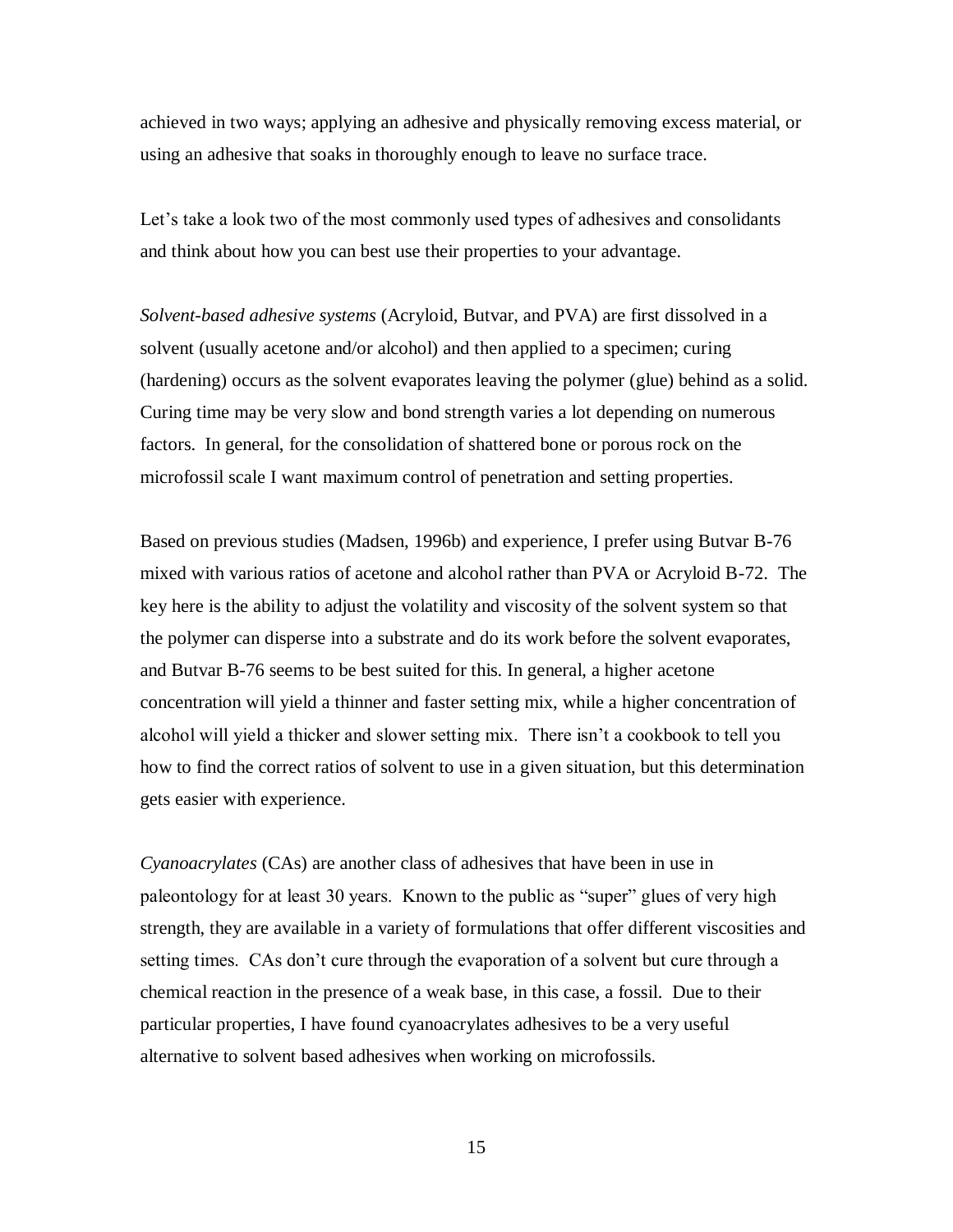There has been much critical discussion of the use of cyanoacrylates in fossil preparation (Elder et al., 1998); some are valid and others may be premature or unfounded. But it has been my experience in 30 years of using CAs for microprep that I have never experienced a single bond failure or damage to a specimen due to shrinking of the material or causes other than human error. That's a pretty good record.

CAs are said to be more "brittle" than other adhesives we commonly use (Butvar, PVA, Acryloid), but brittleness is a relative term. My observation is that CAs in small quantities (when used as adhesives or film) are actually quite flexible, even after many years. This is easy to see under a scope when you poke it with a sharp needle or pry up a film – it bends. This quality can sometimes be used to your advantage. For instance, a very thin layer of CA may be applied to a bone surface, allowed to set and then peeled off the surface removing the last vestiges of stubborn matrix. Of course, this trick can also be done using other adhesives in place of CAs, but often times CAs simply do this job more efficiently. Again, experience should guide you in making the best choice in a given situation.

In addition, and of greatest importance for microprep, CAs have remarkable penetrating properties. Ethyl CAs (like PaleoBond's Penetrant Stabilizer) wick into tiny cracks like nothing else does. This is an extremely useful property when working on tiny bones and even more so if you are repairing a mammal tooth that is less than 1mm wide. CAs require far less fluid to do the job than epoxies, Acryloids, and other polymers, and don't rely on evaporation of solvents to form a bond. This allows me to set bone and tooth fragments correctly and achieve the tightest fit possible. For example, when using other adhesives, if you are trying to place a cusp back on a broken tooth, the cusp to be attached will need to "float" on a blob of resin and be pressed into place. This requires mechanical force, excess resin flowing out from the join, a less than perfect fit, and the need for further cleanup; I don't like any of these properties. CAs, correctly applied, can eliminate these problems.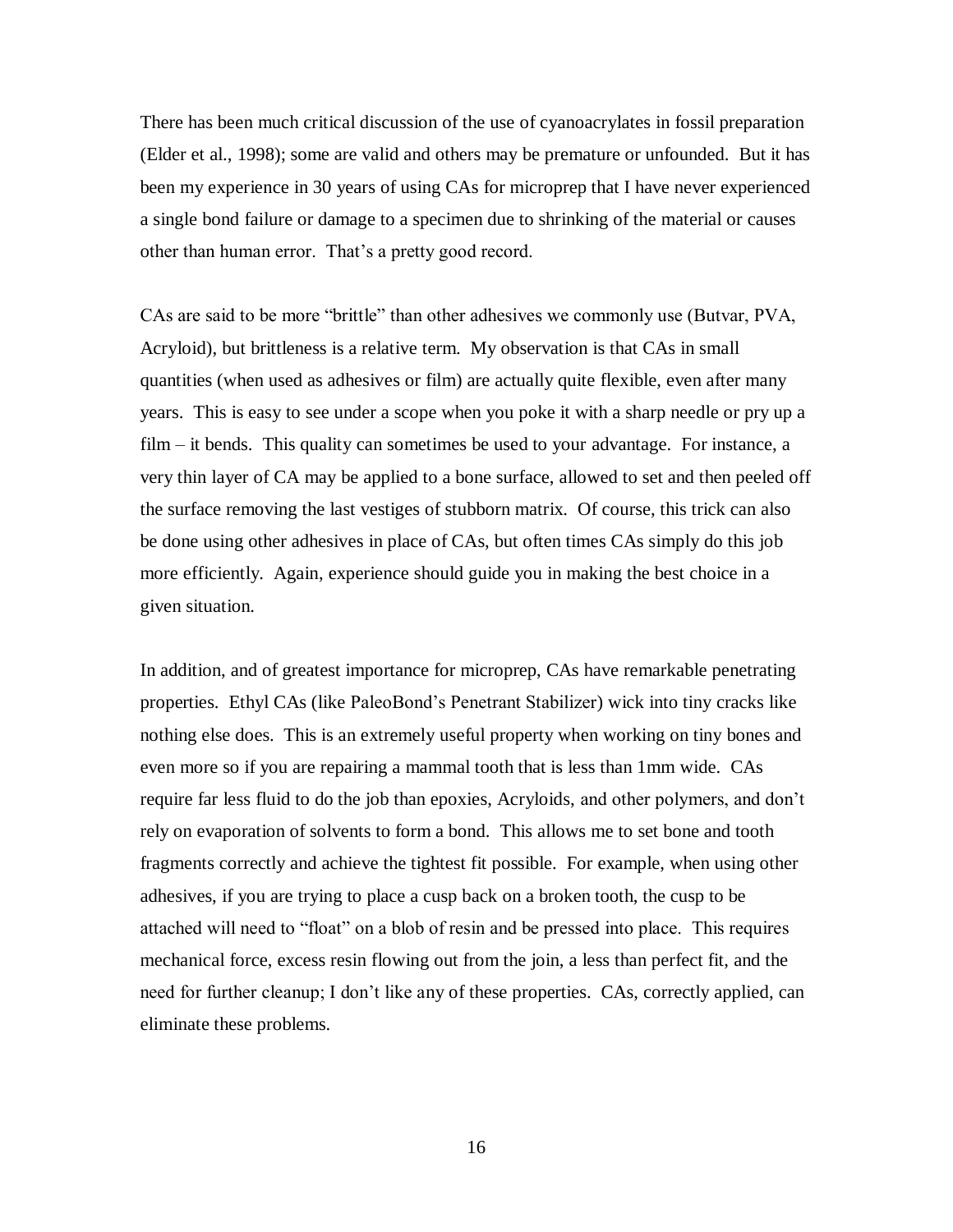It is my experience that CAs are harder to "reverse" (dissolve) than most other adhesives, so when I use them I do so with great discretion. The best strategy is to know exactly what you are going to do and how to do it so you get the job done right the first time. This often means *rehearsing your moves before you commit* with the application of the adhesive.

#### **TECHNIQUES AND TIPS**

### **How to position your body and equipment**

Hold the tool loosely in the fingers. Relax your body, especially the hands, shoulders, and neck and don't forget to breath. Let the tool do the work. If you're holding the specimen, hold it gently – don't pinch or squeeze too hard. Save your energy; when you meet resistance try to find the soft spots in the matrix and avoid using excessive pressure. Work around tough sand grains as forcing them will usually just break the carbide tip. Make sure all cracks are secured (as Bill Amaral says, "if it moves, glue it").

Everyone has their own way of holding a tool, but my needle is always between my right thumb and index finger. For high-precision work I rest my right thumb on my left thumb and use it as a brace and "stop" that prevents pushing the needle too far (Fig. 4). Use the sandbag to focus the specimen; a gentle squeeze or relaxation of the left hand will change the height of the bag (and thus the focus). Be aware of where all of your fingers are in relation to the specimen so as to avoid touching delicate bone and breaking it.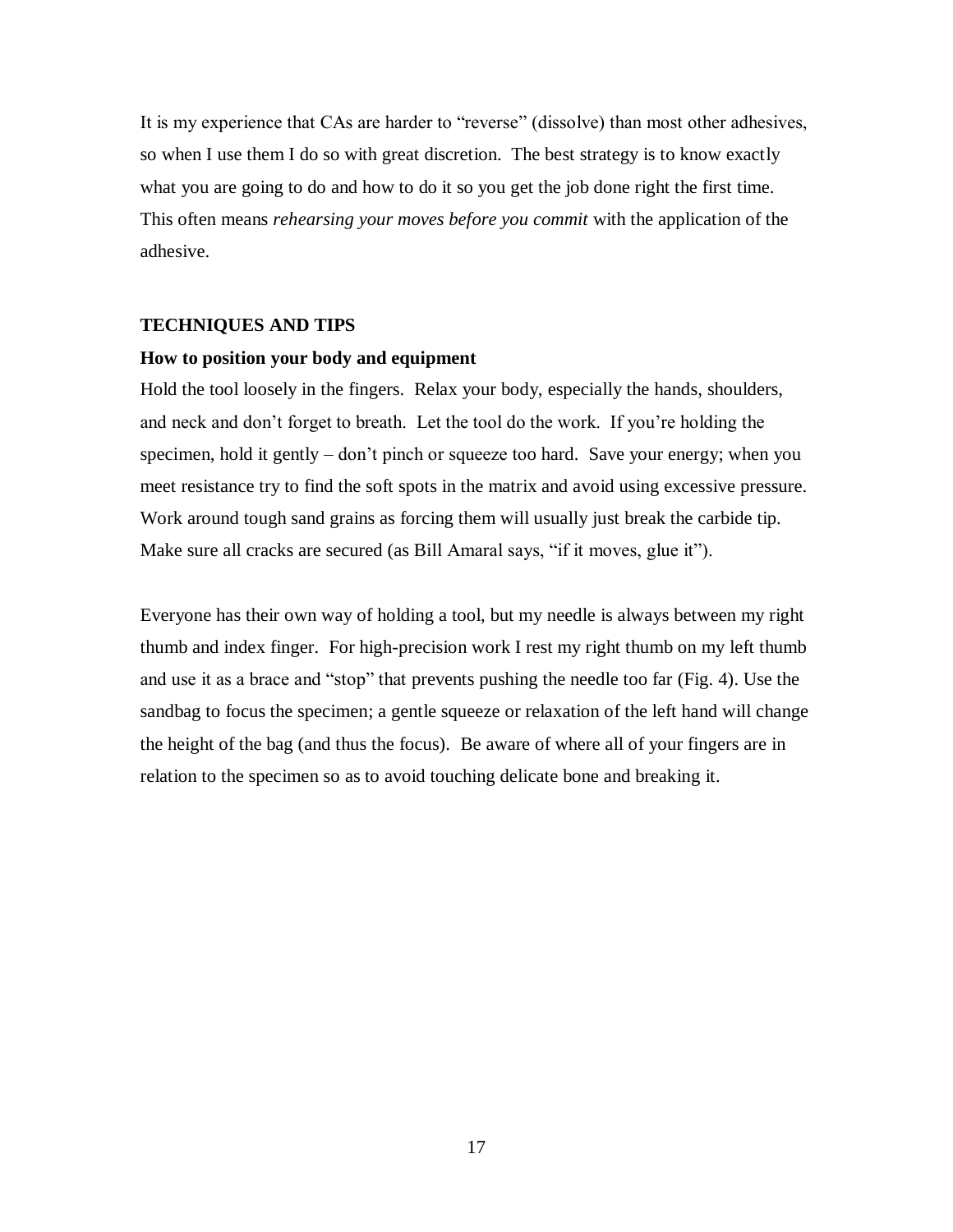

**Figure 4. Hand configuration where position of thumbs act as a brace and stop.**

It's often advisable to place a high-density foam pad (about 1 foot square) under your work to cushion falls in case something escapes your grasp. I use a white pad so I can better find objects that get away. Use foam that won't easily crush and disturb the focus of the work under the scope. I often place all of my work (pad, sand bag, and all) on top of a thin board so that if I need to clear the workspace for another project I can move the whole setup and not have to rearrange everything later (see Fig. 1).

For sandbags, I prefer to use sand in cloth sample bags, doubled so they do not leak. Others prefer BB's in place of sand (it is cleaner) but I don't like the texture of it. Have lots of filled bags on hand of different sizes to assist in positioning specimens; they're also handy as hand rests and for elevating your hands above the specimen.

## **Removing matrix**

In general the idea is to remove the matrix *without ever actually touching the specimen with the tools,* although in reality it seldom works out this way*.* Tease, pop, slide, flake, lift off the matrix. Depending on the situation this may mean either working towards the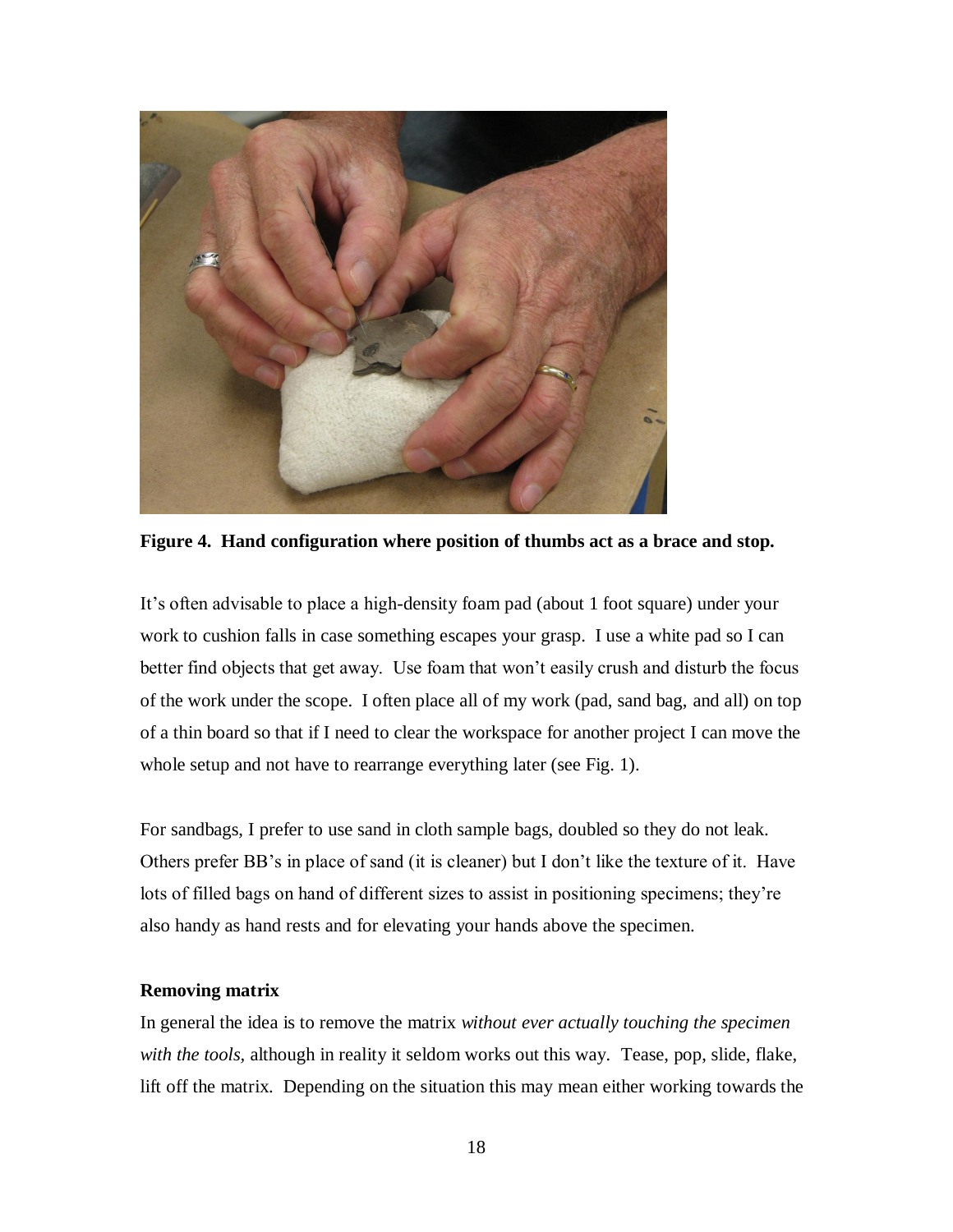specimen or away from it. Ideally, you should only have to make actual contact with the specimen if you are forced to shave matrix or consolidants off.

The fabric of matrix usually has weaknesses (as in the grain of wood) often associated with the original bedding; take advantage of this characteristic. I call the process of removing gross quantities of matrix "planing" (as in carpentry). When planing off matrix go in at a low angle to the specimen or rock surface and use a beveled-edge needle so as to remove as thin a layer as possible (especially when working close to the specimen). This will help reduce the chances of producing "discovery" marks. Look for color changes that often come in the form of "halos" around bone. Use your fingers to sense resistance in the matrix and when you do, stop pushing so as to not break the carbide point (and the resulting wax on, wax off sharpening mantra) or force off more matrix than you desired. If work slows a lot, try planing in a different direction or rotate the tool in the fingers 90-180 degrees and try again. Take advantage of thin or sharp edges of rock; they are usually more vulnerable and can usually be trimmed off faster. Always look for weaknesses to take advantage of, but avoid pushing or prying out chunks of rock; they may be attached to bone below so it is often better to stabilize them in place and plane them down.

Clean your work area frequently so that if you accidently lose a tiny fragment of bone on your table you'll have less debris to sift through during recovery. It's also a good idea to dump all your waste rock in a special container in case you need to sort through it later for a missing piece.

Know when to quit and call your project "done". Often a point is reached where you could continue to remove more matrix but to do so would substantially weaken a specimen. This sometimes requires a tradeoff of revealing less information for the sake of specimen integrity. The person preparing the specimen usually has the best intuitive feel for when this point is reached.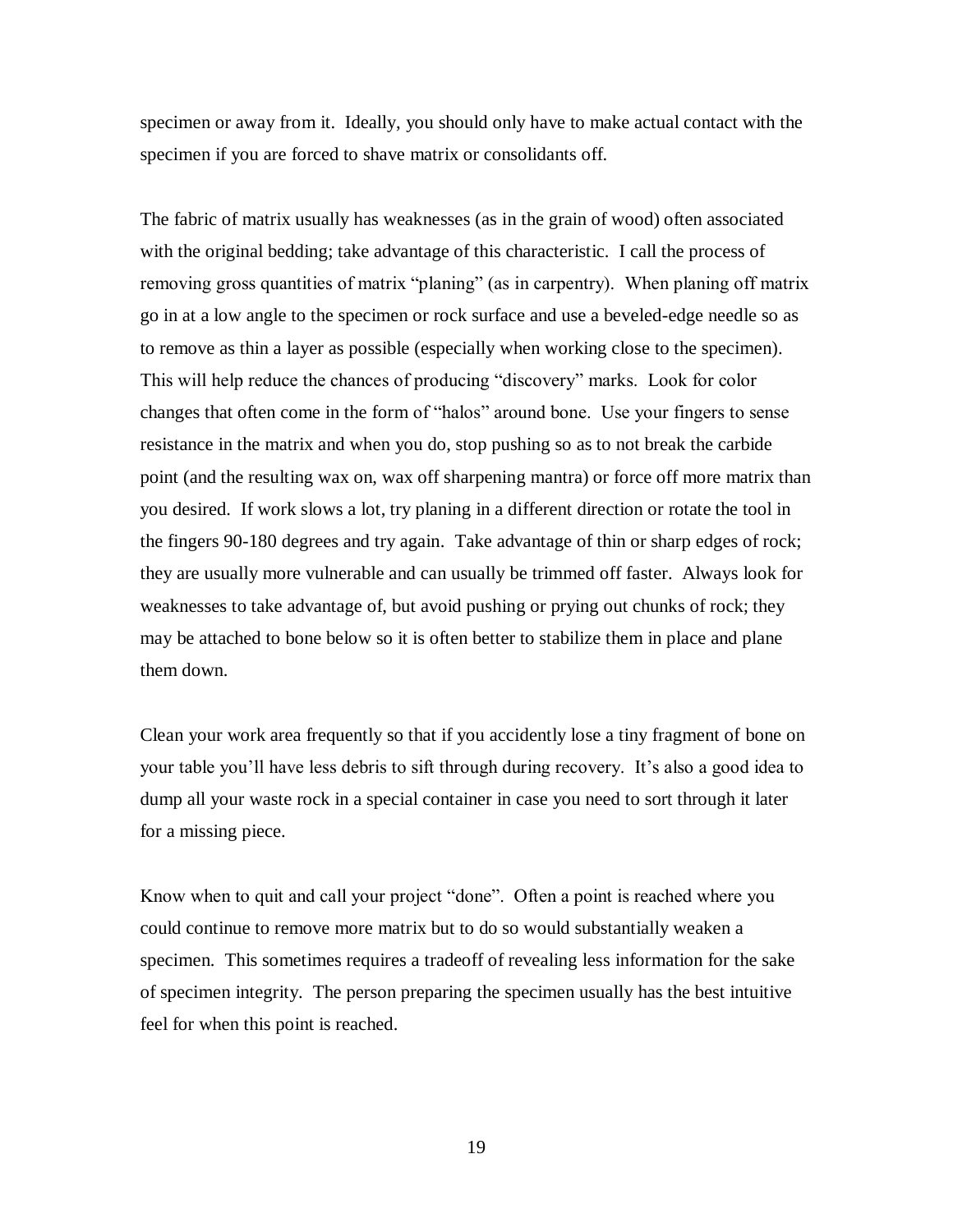#### **Using adhesives**

A number of specialized techniques for the application of adhesives in microprep have been described and well-illustrated elsewhere and will not be re-described here in full. However, the critical need for the would-be micropreparator to learn the art of manipulating truly small quantities of adhesives with precision should be re-emphasized. When objects to be prepared are dwarfed by pinheads, even the smallest of manufacturer's applicators will prove to be too big and sloppy for your use.

Of all the means I've learned for creating and applying small adhesive drops (known as "microdots" around my lab), the use of single paper fibers has proven the most effective. This can be achieved in two ways. Paper or cardboard can be saturated with adhesive (the least viscous CAs lend themselves to this technique particularly well) and a sharp needle stroked across this surface picking up a tiny bundle of fibers. Contrary to what you might think, this tiny saturated bundle is *not* what you want to apply; rather you are hoping to see an isolated fiber sticking out of the bundle with a single minute drop on its tip – that's the gold! Alternatively, you can tear off a ragged little shred of tissue paper, roll it in your fingers to make a handle and swipe the other end through a small drop of adhesive; as with the needle technique, you hope to end up with a microdot of adhesive isolated at the end of a fiber. Either technique takes a lot of finesse and luck to get right, and sometimes many attempts to find that right drop where you need it, but it beats the alternatives. Finding a good source of paper of the right grade helps; personally, I'm a fan of the yellow legal pad cardboard backing.

My general rule of thumb, especially when using CAs, is less is best. Never forget how far and fast these substances can travel along tiny cracks or wick through porous material.

Finally, learn to use your hardeners as softeners. Consolidants like Acryloid, Butvar, and PVA are typically dissolved with acetone and/or alcohol. On contact with matrix they will usually soften it briefly before they stabilize the mass. This can be a maddening property (especially if you're fighting gravity) but can sometimes be used to your advantage by softening stubborn matrix. Timing is everything when using this technique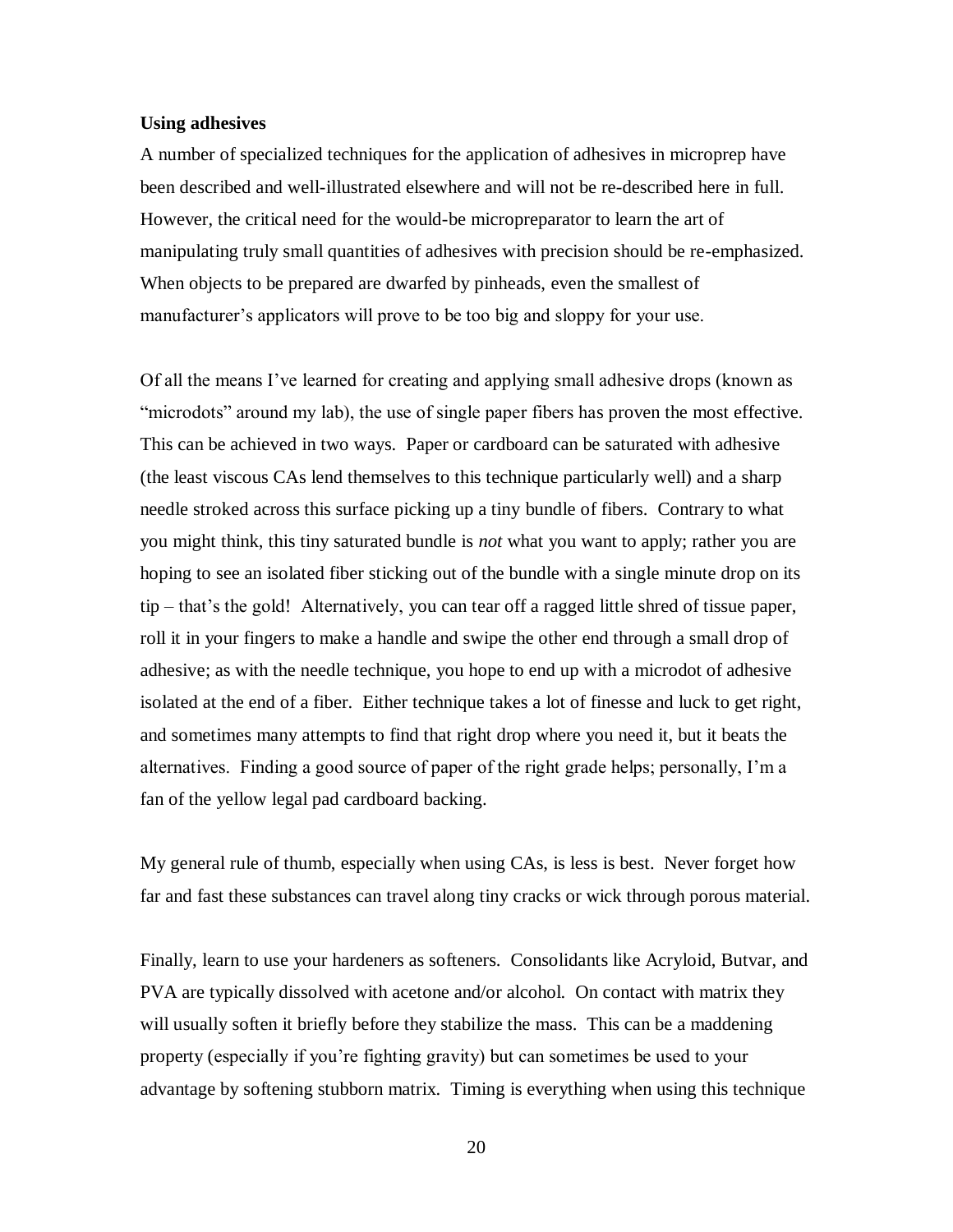and you will have to act fast to remove the treated matrix before it becomes even harder than it was originally.

#### **Polyethylene Glycol and Cyclododecane**

Polyethylene Glycol (PEG), commonly referred to as Carbowax, is a water-soluble synthetic wax that has been used for decades by preparators as a temporary filler or support, among other uses. I have found this material extremely useful for microprep, and my favorite applications for its use are also described and illustrated in Madsen (1996a); the reader is encouraged to experiment with these and other techniques. In addition, another material called cyclododecane (CDD) now provides an alternative to PEG (Arenstein et al., 2004). CDD is also a wax-like substance, but unlike PEG (which requires some amount of water for removal), CDD sublimates (changes directly from a solid to gas) and therefore requires no mechanical or chemical forces to get it off your specimen. The potential advantages of this property are obvious. It should be noted that the toxicity of CDD fumes are still unknown and its use should be confined to a fume hood or well ventilated work area.

## **Mounting and storing microfossils**

I generally don't consider my prep job done until the specimen is safely stored; in the case of microfossils this often means they are mounted on pins and stored in vials. Avoid using glue to mount teeth and other small specimens on pins. Many people do a poor job of mounting them (tending to mount them crooked or smear glue on the specimen), but more importantly, someone *always* seems to want to remove them later. Getting the specimen off the pin usually requires mechanical force (which may break the specimen) and/or solvents (either smearing glue or weakening bonds in repaired specimens). Use some form of non-tacky wax for small mount jobs, especially if you're mounting them on pin heads. Microcrystalline synthetic waxes of the type that are used for "paste-up" jobs in the printing industry are good for this use. I've used wax for this purpose for many years and have seldom had any problems with specimens falling off, including when they were mailed. Another benefit of wax is that if the specimen is knocked against the glass when it's returned to the vial (when most damage occurs), it's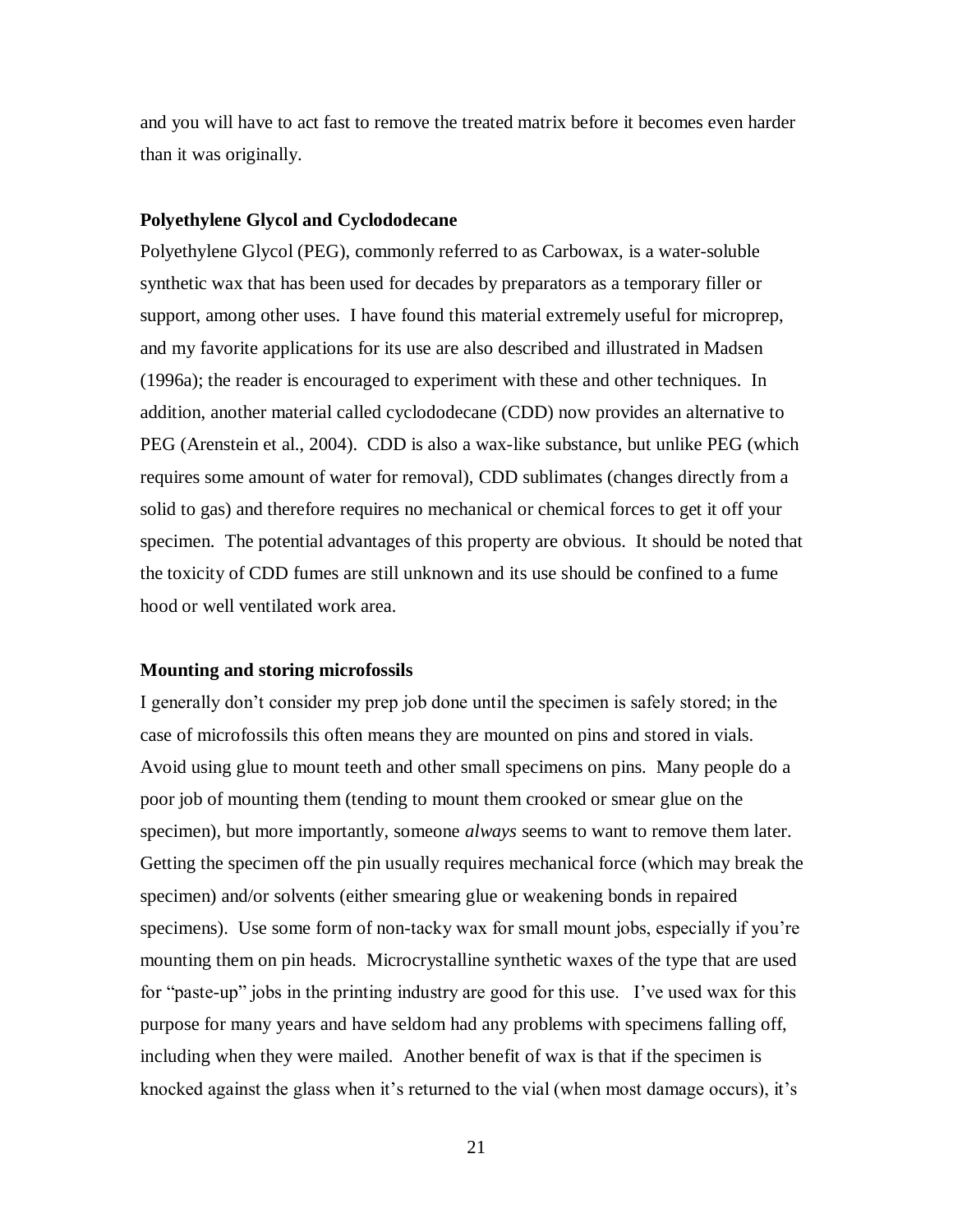much more likely to survive the blow if the mounting medium has some "give" to it. In addition, using wax instead of glue allows you all the time you need to orient the specimen correctly or make later adjustments. A small groove or depression impressed into the wax is usually all it takes to "capture" the specimen.

Learn to set the teeth or jaw fragment on the pin in the correct orientation. This usually means that if the cork is resting on a flat surface the cusps are pointed straight at the viewer looking through a scope. Pins need to be inserted straight into the cork and centered to reduce the chance of the specimen hitting the glass. If rotating the pin or cork within the vial may cause contact of specimen to glass consider using a larger vial.

Lastly, I try to avoid the use of cotton for microfossil storage. Cotton has its uses for cushioning more robust specimens, but all those fibers love to cling to tiny projections like teeth and cusps. I've wasted a lot of time picking tiny fragments of teeth and bones out of cotton balls in my career, time that would have been better spent on the front end of the process by creating proper storage. There are also many excellent alternatives to vial storage and you should explore these options.

### **SUMMARY**

Micropreparation deals with the mechanical preparation of vertebrate fossils on a scale that requires the use of a microscope. As such, it requires specialized tools and skills, as well as a temperament that can deal with long hours of sedentary work and intense focus. The quality of work is also limited by the quality of tools; a high quality stereo-zoom microscope is the most important piece of equipment, but a comfortable and well planned work space is critical for efficiency. Custom ground carbide needles should be used for most work and these need to be fashioned with great precision. The micropreparator should have a broad knowledge of the properties of adhesives and consolidants and apply these materials with a clear purpose and strategy that insures the longevity and scientific utility of the specimen; a similar approach should be applied to determine the best means of storing and handling microfossils after preparation.